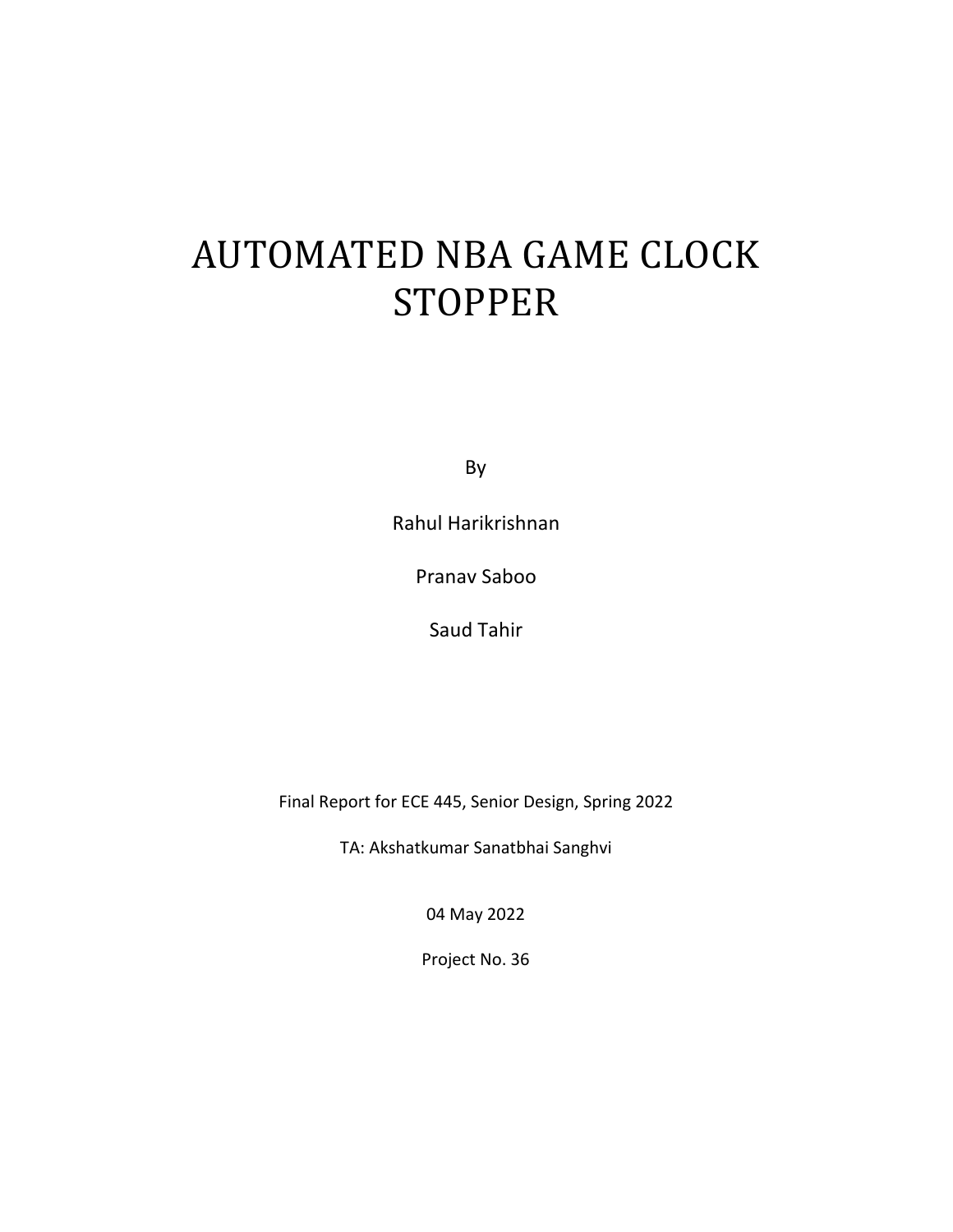## **Abstract**

This project utilizes ambient light sensing technology mounted on a basketball net to stop the game clock when a shot is made. Ultimately, every subsystem of the final design was verified through unit testing, and the system correctly classifies over 90% of attempted shots as either made or missed. The game clock stops on made shots and continues running for missed shots. Although the resulting system is too sensitive to fluctuations in standard environments, the constant lighting conditions within a basketball stadium would alleviate this concern.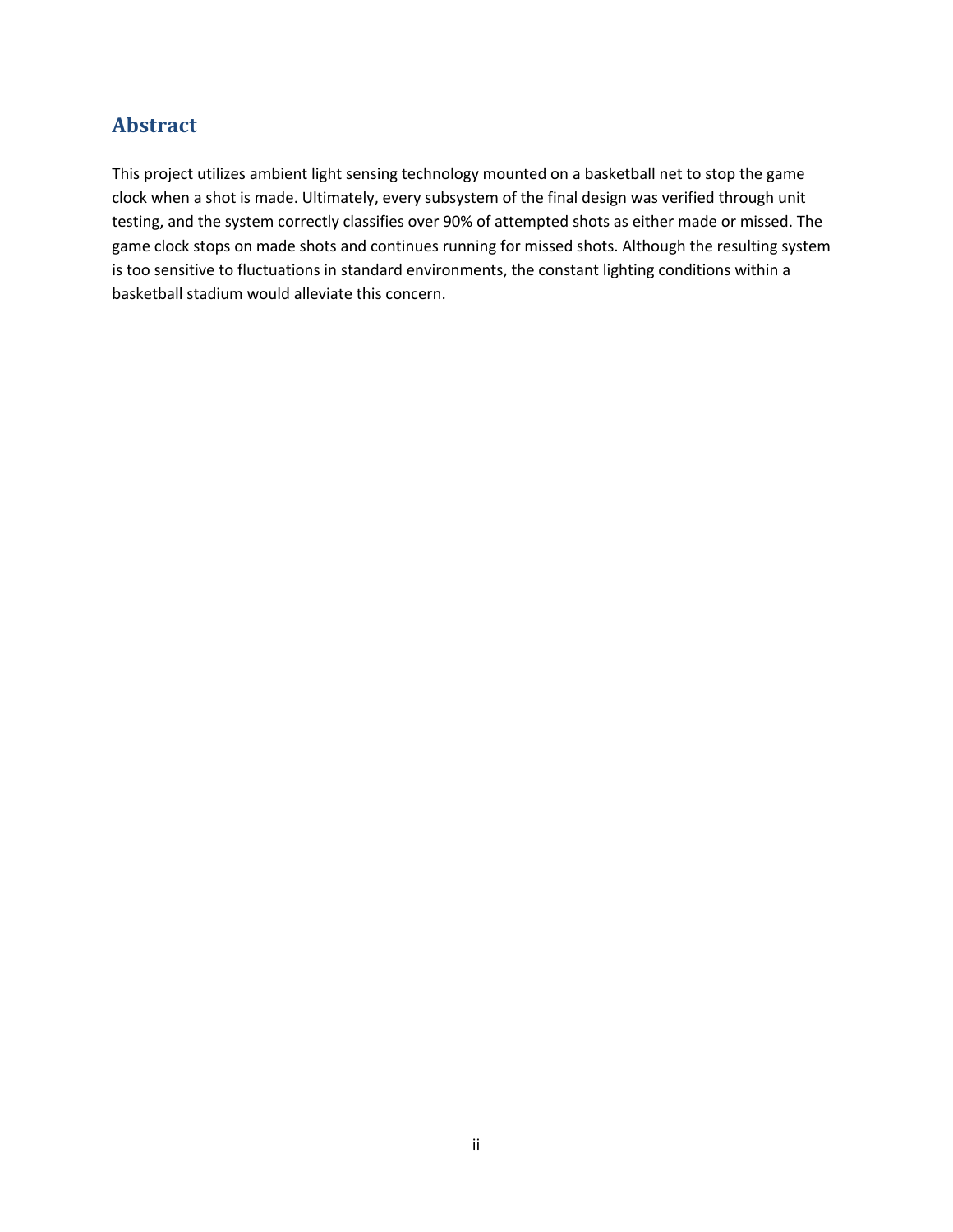# **Contents**

| Appendix A |
|------------|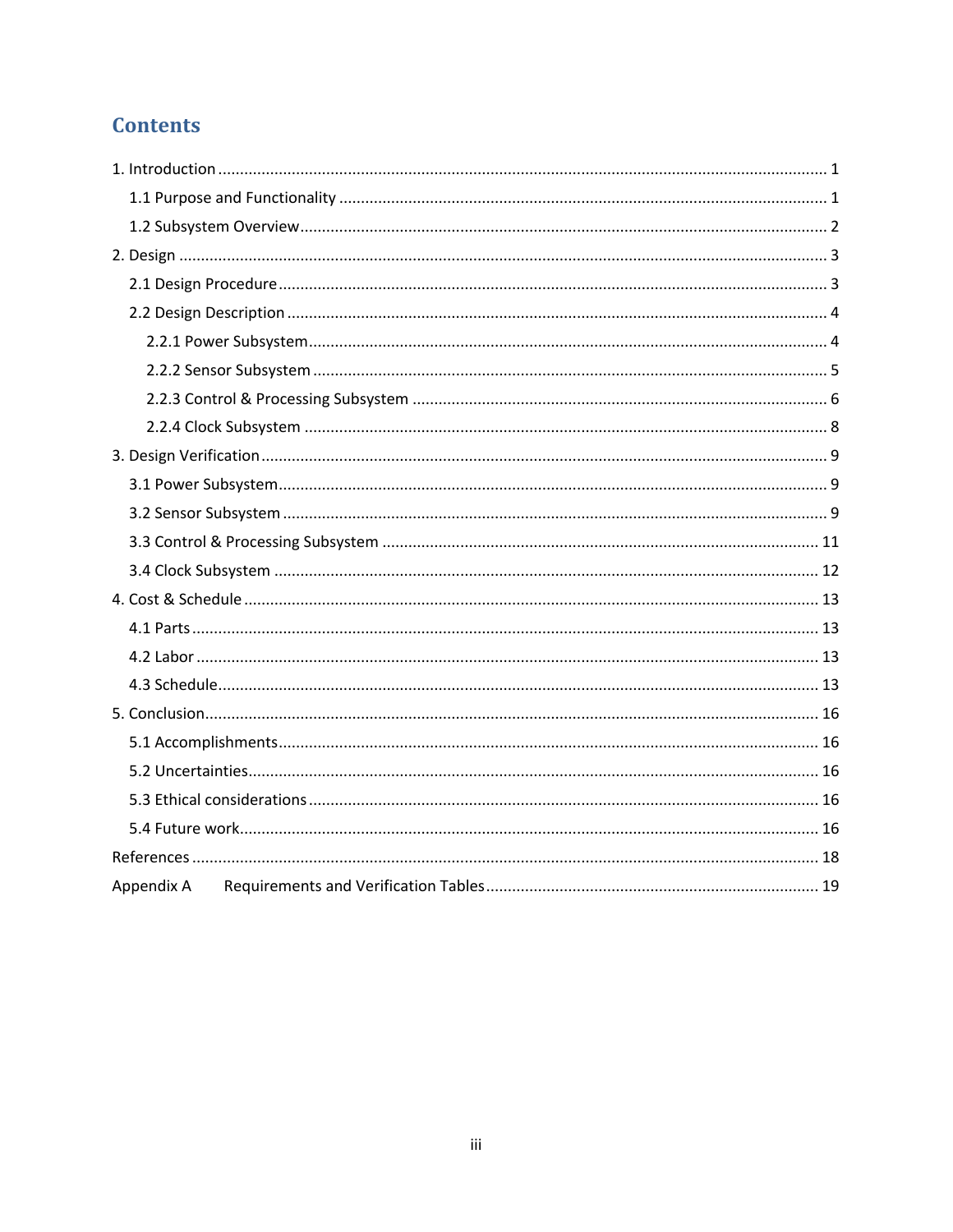#### **1. Introduction**

#### **1.1 Purpose and Functionality**

Within the last two minutes of an NBA game, the game clock is supposed to stop immediately after each made shot. This process is currently done manually by a game clock operator. However, as viewers, we have seen delays in this manual stopping of the clock due to human reaction speed. An example of this can be seen in Game 6 of the 2013 finals where Ray Allen hit a game-tying 3 pointer with 5.2 seconds left on the clock. However, after looking at the replay we can see that the ball actually clears the net with 5.5 seconds left on the clock [1]. Another example can be seen in game 5 of the 2021 Finals where Khris Middleton makes a layup in a close game. The clock stops at 27.2 seconds, but when looking at the replay we see that the clock should have stopped at 27.5 seconds [2]. Three-tenths of a second may seem like an insignificant amount of time, but according to the Trent Tucker rule [3], 0.3 seconds is the minimum amount of time required to inbound the basketball and attempt a shot. If the game clock displays less than 0.3 seconds approaching the end of the game, the shot will be waived off. There have been numerous similar instances of delayed clock stoppage throughout past seasons and playoffs. Multiple delays within the same game can mount to create enough time for teams to design and run complex plays. In summary, an accurate stoppage of the clock is crucial for close games as every threetenths of a second is enough time for another possession, which can influence the outcome of the game. To solve this problem, we developed a system that tracks when the ball goes through the hoop and immediately stops the game clock. This was accomplished by using an ambient light sensor system integrated into the net. The key functionality of our solution is to detect a made shot, which is done by measuring the decrease in ambient light level associated with a made shot, and subsequently stop the clock within 0.3 seconds. This marks a significant improvement over the average human reaction time.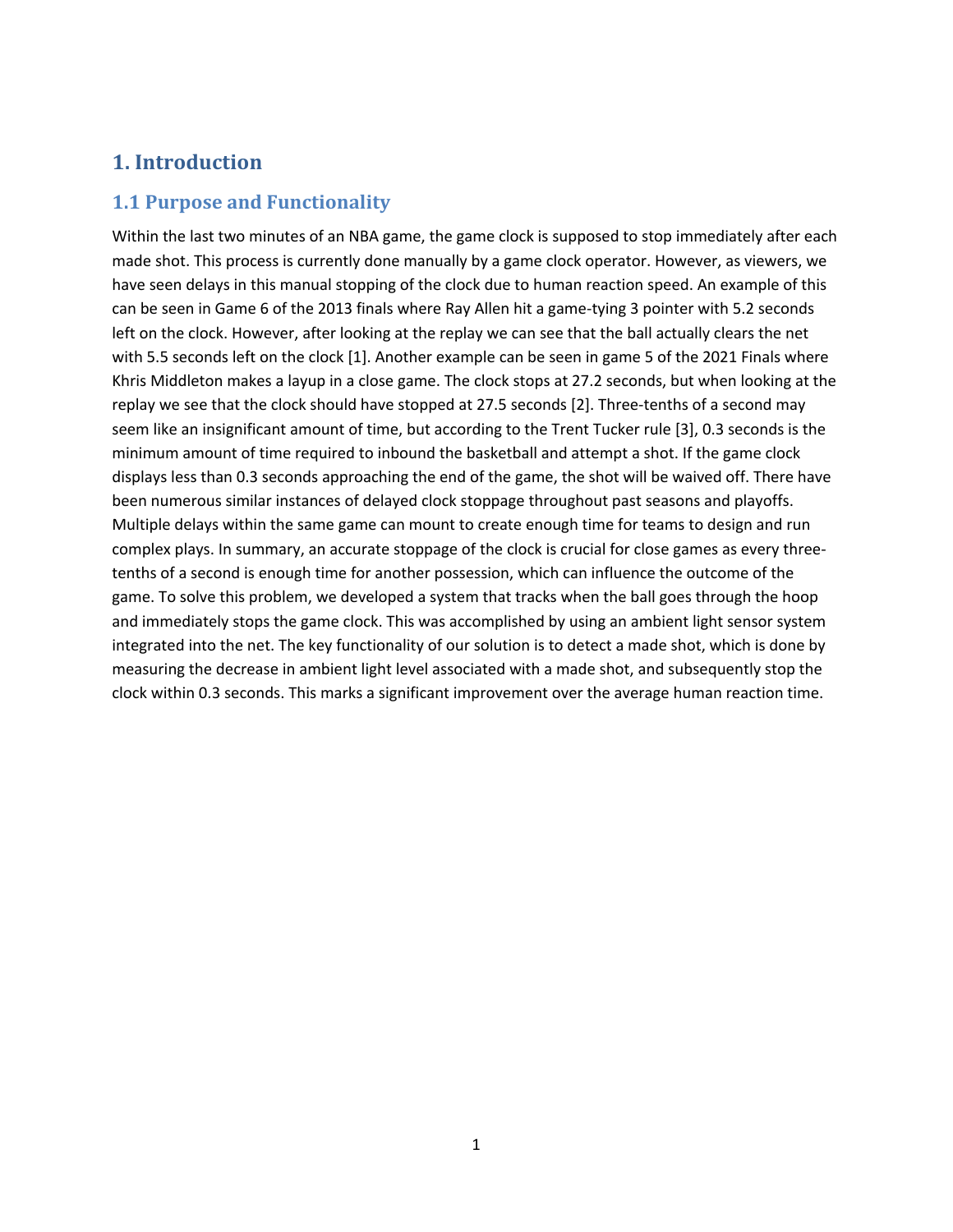#### **1.2 Subsystem Overview**



**Figure 1. Block diagram of system.**

The product is broken down into four main subsystems: Power, Sensor, Control & Processing, and Clock. The Power Subsystem is responsible for providing the appropriate voltage to all components in each subsystem. The Sensor Subsystem is responsible for detecting the ambient light level at the bottom of the net and converting this light level to a voltage that is sent to the Control & Processing Subsystem. The Control & Processing subsystem is responsible for analyzing the voltage input from the Sensor Subsystem and sending a signal to stop the game clock when this voltage input is below a certain threshold (which indicates a made shot). The Clock Subsystem is responsible for displaying the time left in the game. The clock display will stop when it receives the aforementioned signal from the Control & Processing Subsystem.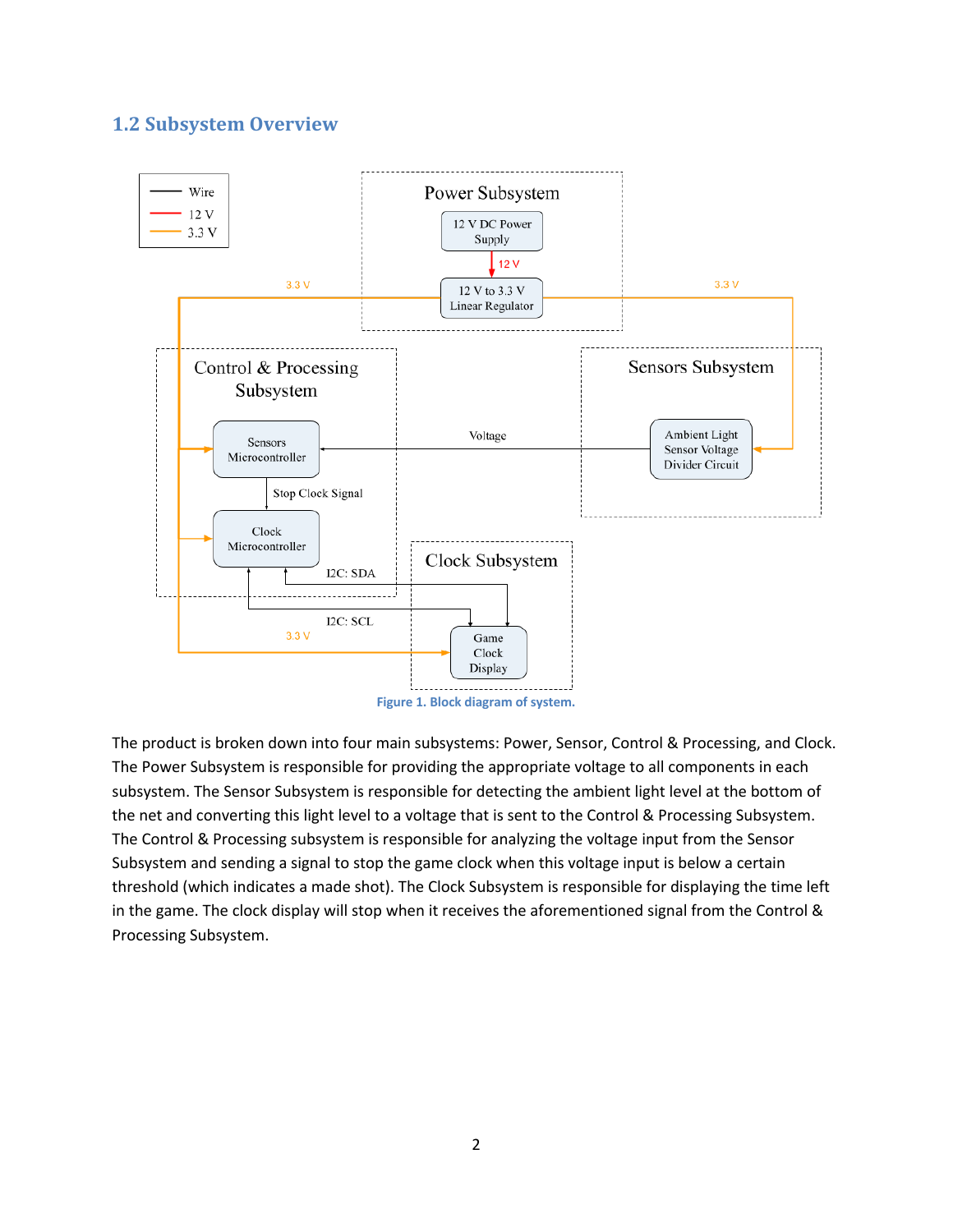## **2. Design**

#### **2.1 Design Procedure**

Early stages of our design consisted of thermal, optical, and infrared sensors. The purpose of the thermal sensor was to differentiate the ball from a player's hand. However, we had concerns about the heat signature from the ball falsely triggering the sensor, so we decided against this solution. The revision that followed consisted of a time-of-flight sensor, optical sensor, and computer vision. The combination of these three sensors would provide a comprehensive view of the ball as it travels near the basket, successfully identifying made shots. However, due to the learning curve associated with computer vision and time of flight sensors, the design would prove to be too difficult to implement in the scope of the semester.

The next iteration was with an optical, color, and ultrasonic sensor. The optical sensor would be placed behind the backboard, overlooking the rim. The color and ultrasonic sensors would then be mounted directly below the rim. A setup like this would allow for us to make sure the upper sensor is triggered before the two bottom sensors, indicating that a ball has passed through the net in the proper direction. The optical sensor would confirm that the ball is within the range of the rim, the ultrasonic sensor would confirm that the ball has passed through the rim, and the color sensor would prevent a false trigger from a hand. The caveat of this design was the inaccuracy of ultrasonic sensors and the uncertainty with getting the same color from the ball each time it passes through the net, depending on the lighting on the ball.

With advice from the professors and TAs, we began exploring ways to mount sensors directly onto the net. The problem was then reduced to one of proximity detection within the net. This led us to ambient light sensors that utilize I2C communication. In a system with five sensors, four would be placed on the net five inches below the rim. At this position, the ball would be halfway down the rim with minimal chance to bounce out. These sensors would be placed circularly around the center of the net at 90 degree increments. Furthermore, we would have a fifth ambient light sensor placed at the bottom of the net. A shot is considered "officially made" when the basketball passes the bottom of the net, so this fifth sensor would be used to stop the game clock at the correct time [4]. All five sensors would connect to the PCB, constantly outputting signals that indicate the level of ambient light. Our PCB would then determine if the clock needs to be stopped and send an appropriate signal to stop the clock when a shot is made. While using these sensors, we were not able to get the I2C communication working properly, so we had to look toward alternatives.

As a simpler form of ambient light sensing, our initial thoughts were to switch every I2C ambient light sensor to a photoresistor. However, due to the limitations of the ADC pins available on our microcontroller, we could only implement one photoresistor for our final design. This photoresistor is located at the bottom of the net. Since the bottom of the net is significantly narrower than the width of the basketball, we determined that one sensor would still accurately detect a made shot.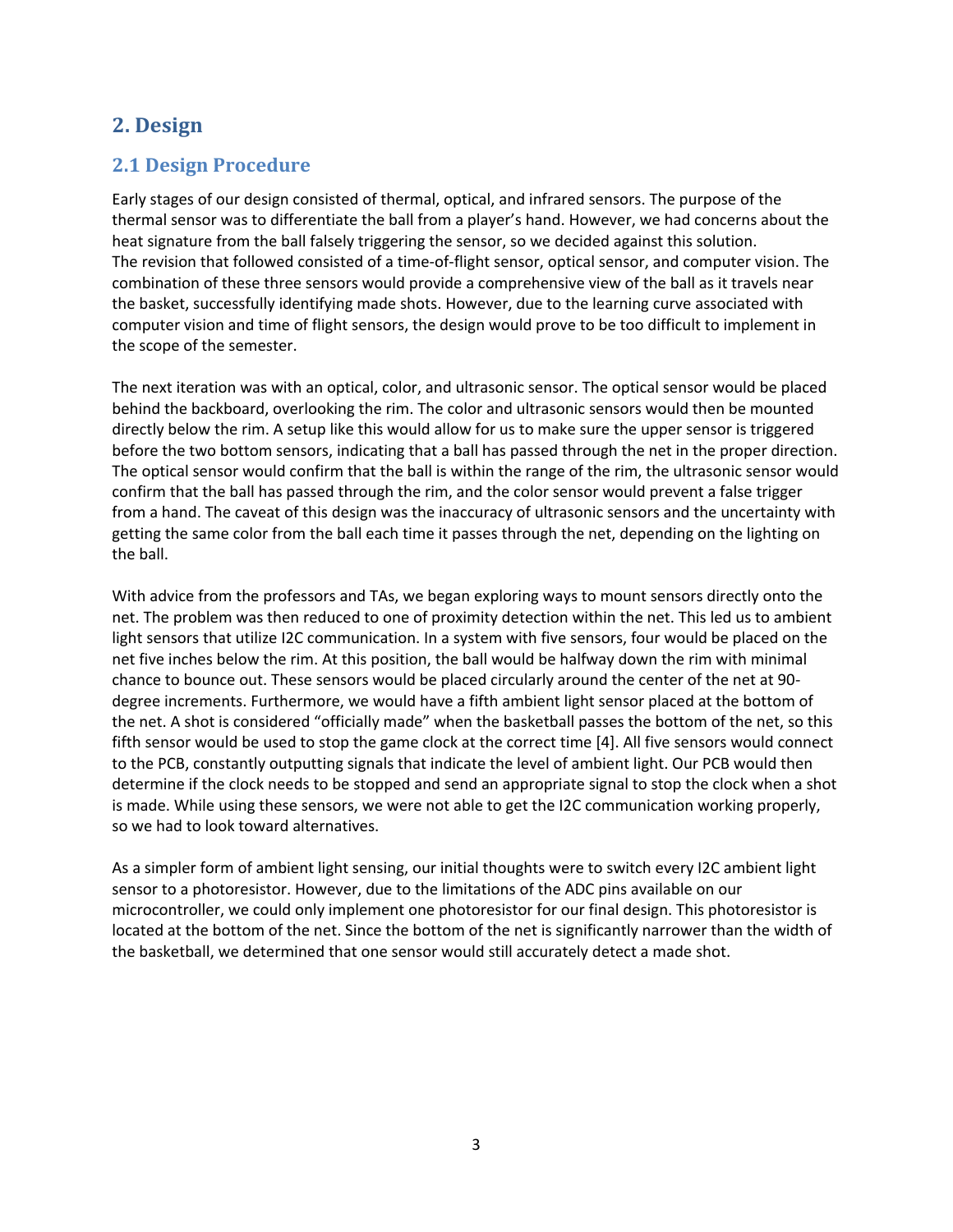## **2.2 Design Description**



**Figure 2. Visual aid of final design.**

Figure 2 shows a visual representation of our system. The ambient light sensor will be attached at the bottom of the net and will connect to the Sensors PCB of the Control & Processing Subsystem. The two PCBs of the Control & Processing Subsystem will be attached to the back of the backboard in a box. This will ensure that the Control & Processing Subsystem will be protected from the basketball and any game play activities. The Clock PCB controls the clock display which is mounted at the top of the backboard.

#### **2.2.1 Power Subsystem**

The Power Subsystem consists of a 12 V DC power supply [5] and a linear voltage regulator [6]. The linear regulator converts the 12 V provided by the DC power supply to 3.3 V, which is compatible with all our components. We considered using a buck converter in place of a linear regulator, but we eventually decided that the higher efficiency of the buck converter was not worth the tradeoff of a higher power supply noise and complexity for our system.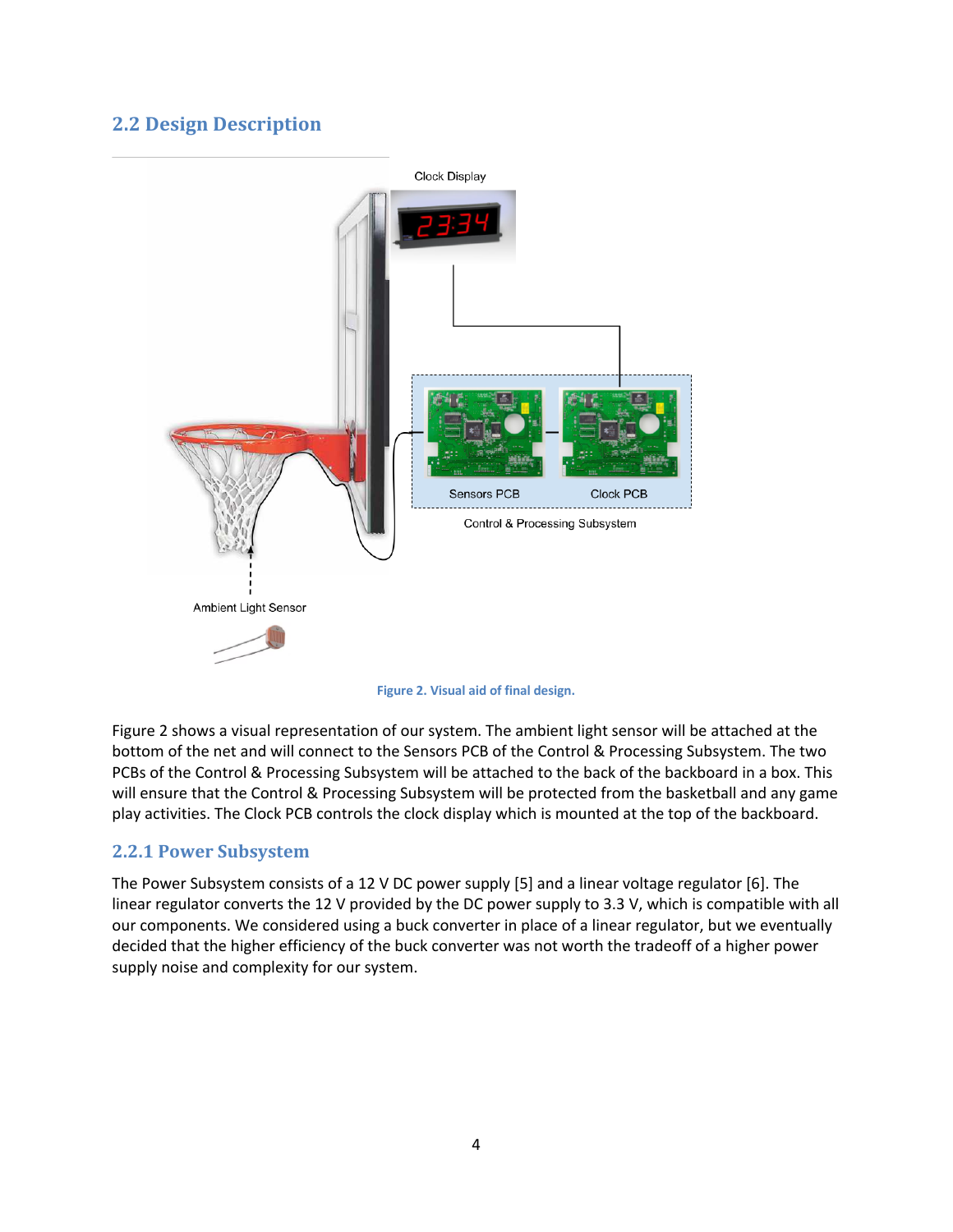

**Figure 3. Schematic of power subsystem.**

#### **2.2.2 Sensor Subsystem**

The Sensor Subsystem is responsible for detecting the ambient light level at the bottom of the net and converting it to a voltage output that is sent to the Control & Processing Subsystem. This subsystem consists of a photoresistor, which is part of a voltage divider circuit with a fixed 10 kΩ resistor, mounted on a small PCB at the bottom of the net. The schematic corresponding to this design can be seen in Figure 4. The photoresistor has a resistance of 2 kΩ at very high ambient light levels (~100 lux) and 100 kΩ at very low ambient light levels (~1 lux) according to its datasheet [7]. Utilizing the voltage divider equation below (1), we determined that the output voltage can take on any value between 0.3 V (at  $\sim$ 1 lux) and 2.75 V (at ~100 lux). A higher ambient light level indicates either a missed shot or an empty basket. In this case, the resistance of the photoresistor will be lower, and the output of the voltage divider circuit shown in Figure 4 will be closer to the maximum of 2.75 V. On the other hand, a lower ambient light level indicates a made shot. In this case, the resistance of the photoresistor will be higher, and the output of the voltage divider circuit will be closer to the minimum of 0.3 V.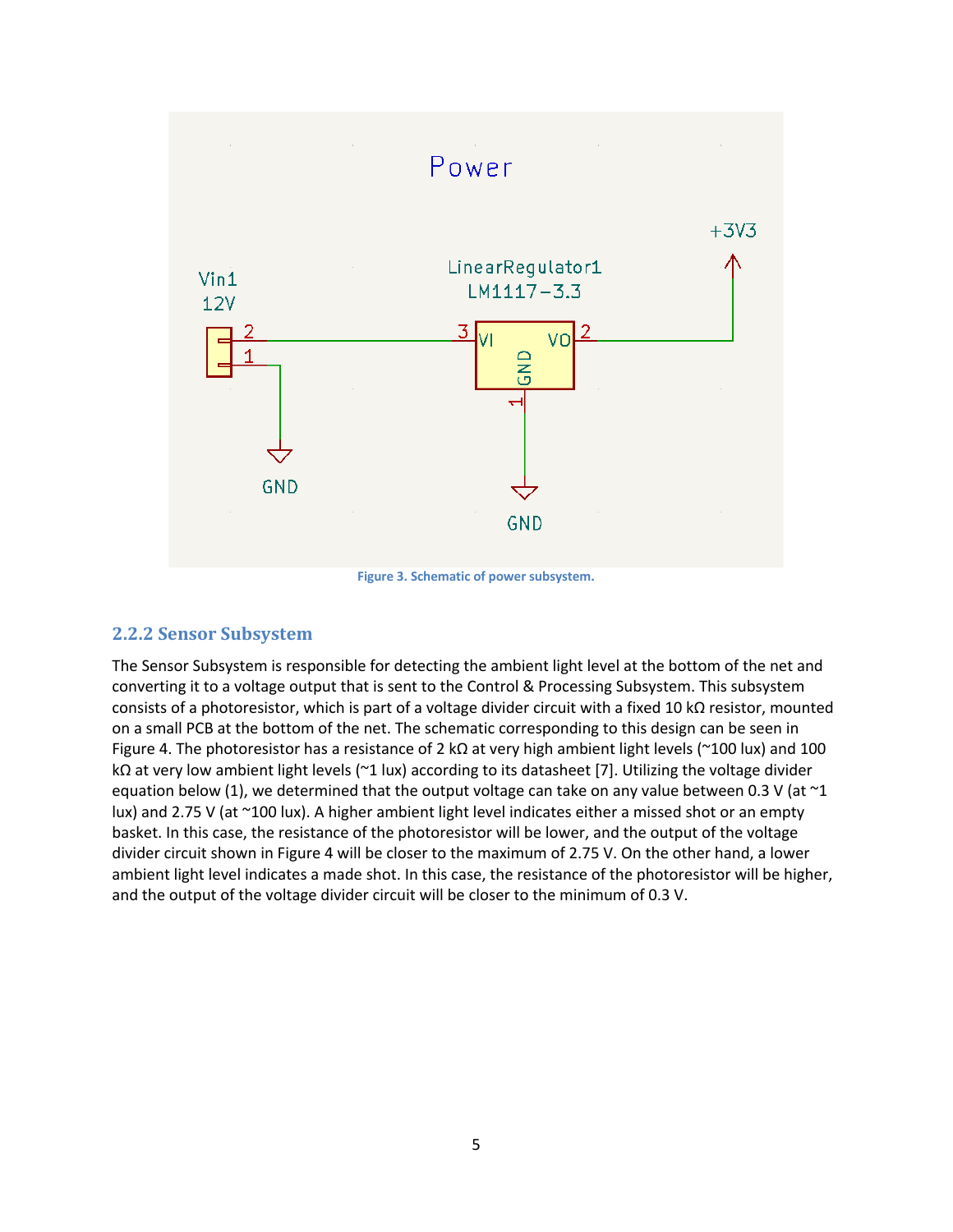

**Figure 4. Sensor subsystem voltage divider circuit.**

$$
V_{OUT} = V_{DD} \cdot \left(\frac{R_{PHOTORESISTOR}}{R_{PHOTORESISTOR} + R_{FKED}}\right) = 3.3 \cdot \left(\frac{R_{PHOTORESISTOR}}{R_{PHOTORESISTOR} + 10000}\right)
$$
(1)

#### **2.2.3 Control & Processing Subsystem**

The Control & Processing Subsystem consists of two ATTiny45V microcontrollers: a "sensor microcontroller" and a "clock microcontroller". The sensor microcontroller is programmed to take an input voltage from the voltage divider circuit mentioned in the Sensor Subsystem, and determine whether a shot has been made. The clock microcontroller is programmed to run the game clock, stopping it when the sensor microcontroller determines that a shot has been made. The sensor microcontroller receives the voltage from the ambient light sensor circuit through pin ADC1 [8]. The microcontroller's internal architecture digitizes the input voltage to a 10-bit integer that is then compared to a calibrated threshold value between 0 and 1024 that is set in the program. This calibration is required due to the potentially differing ambient lighting conditions across the arenas in which the system could be used. If the input value is less than the threshold, then the sensor microcontroller determines that a shot has been made, and sends this information to the clock microcontroller. When the input value is greater than the threshold, the sensor microcontroller determines that the ball is not at the bottom of the basket, telling the clock microcontroller to keep the clock running. The sensor microcontroller communicates with the clock microcontroller through a 1-bit data signal that is sent from port PB1 on the sensor microcontroller and received by the port PB1 on the clock microcontroller [8]. The clock microcontroller is programmed to display a countdown timer, mimicking an NBA game clock. Descending values are written to the game clock display via I2C protocol using a loop with a constant delay of 0.1 seconds between iterations. When the clock microcontroller receives a high signal from the sensor microcontroller, indicating that a shot is made, it will break the aforementioned loop, which stops the clock.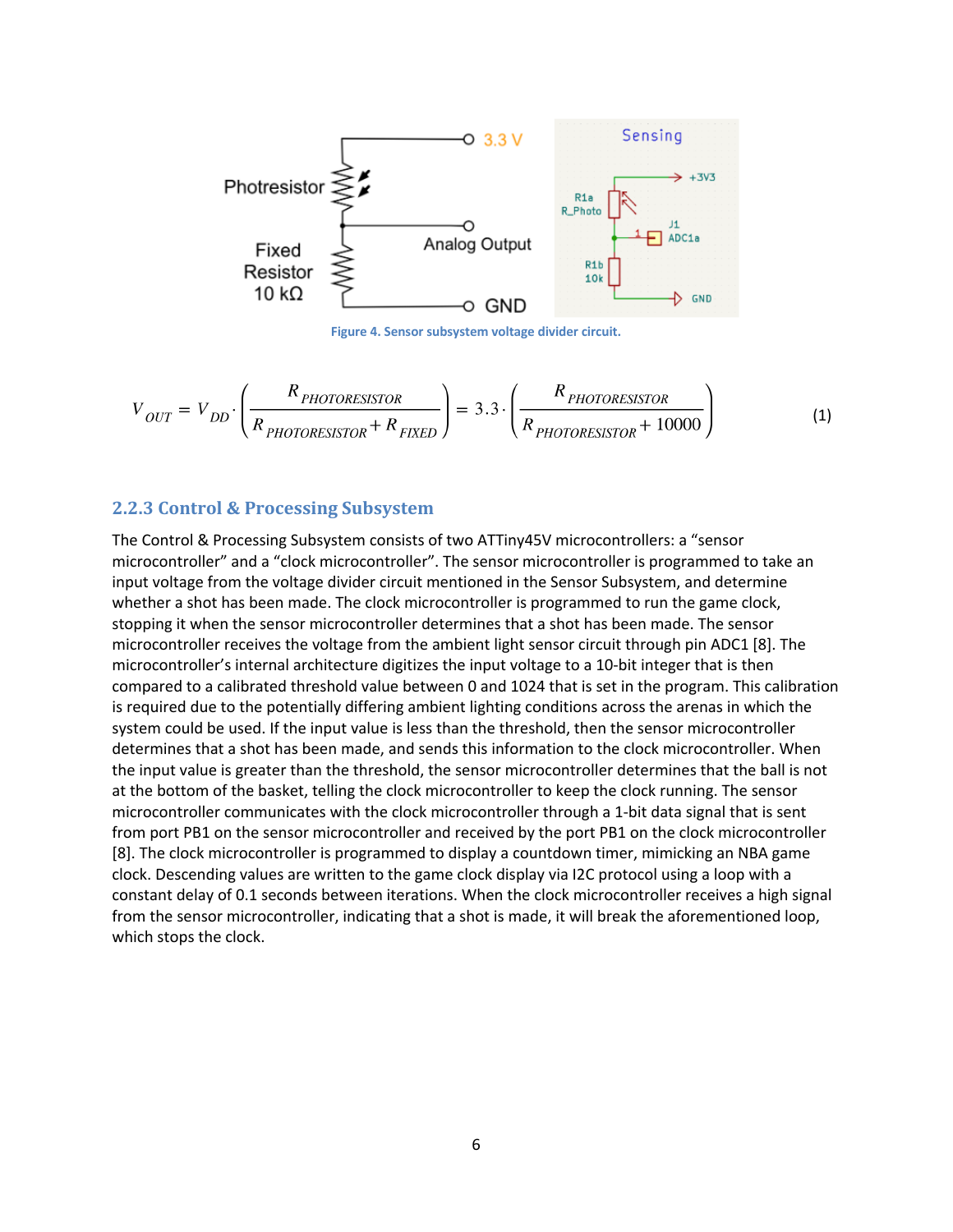

**Figure 5. Schematic of Control & Processing Subsystem.**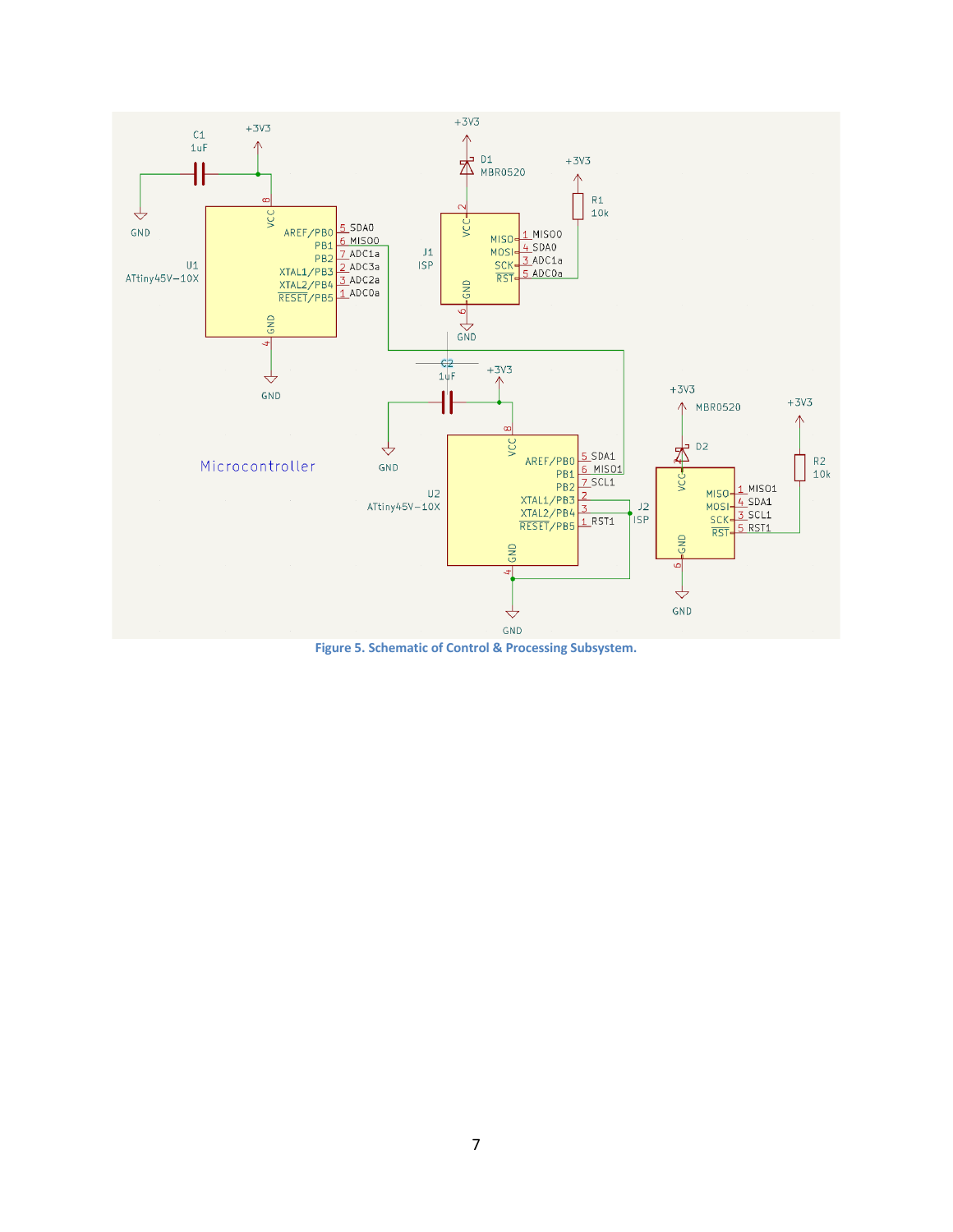#### **2.2.4 Clock Subsystem**

The Clock Subsystem consists of a 4-digit 7-segment display with an I2C backpack converter [9]. The I2C backpack converter is a PCB that converts the I2C signal sent from the clock microcontroller to an array of traditional 7-segment display signals. Initially, we were considering only using a traditional 4-digit 7 segment display but determined that the limited number of outputs from the ATTiny45V microcontroller did not allow us to set each diode segment of every digit separately. To reduce the number of required outputs from the clock microcontroller, we reasoned that the use of only two outputs in I2C communication (SDA and SCL) would satisfy our requirements.



**Figure 6. Schematic of Clock Subsystem.**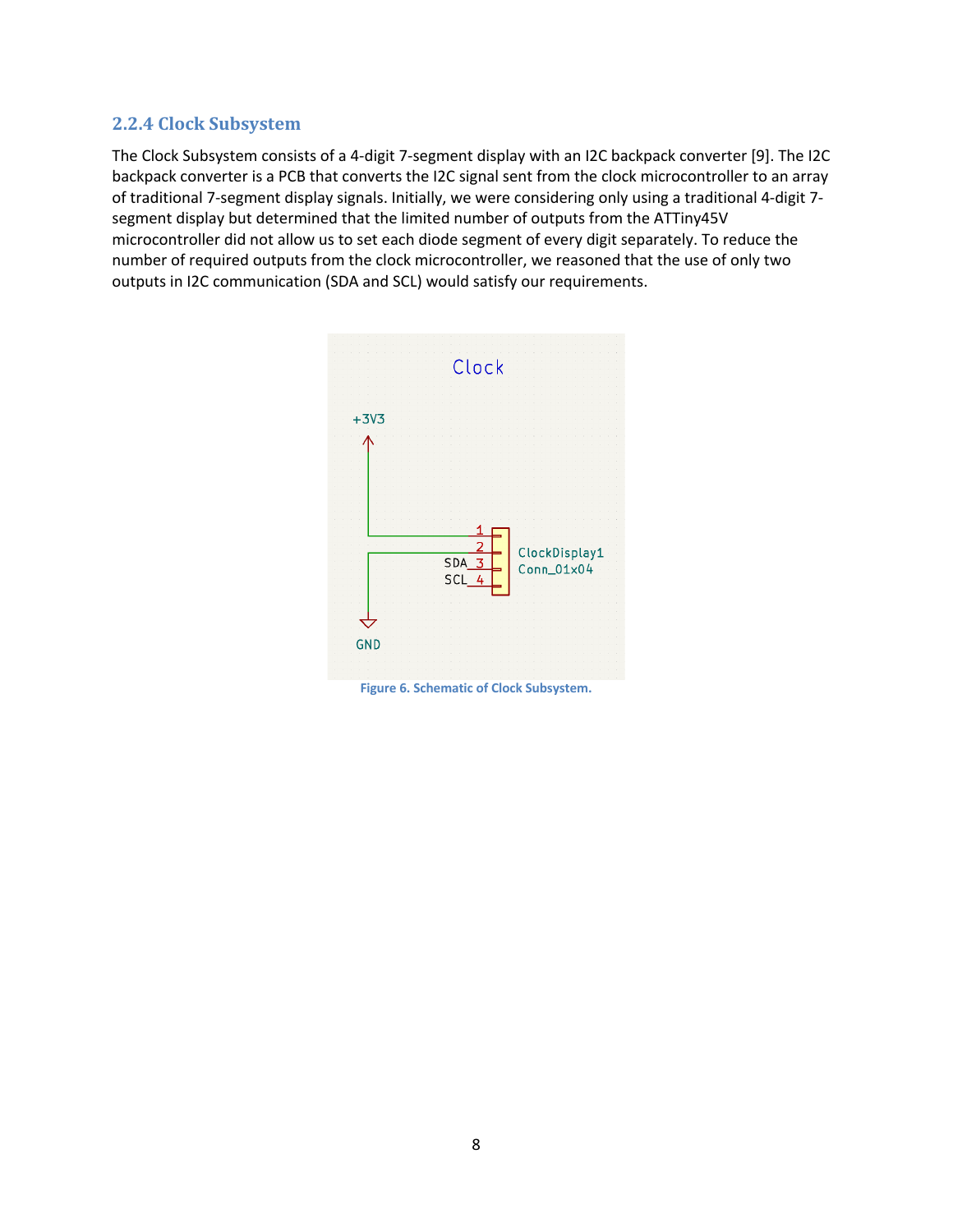# **3. Design Verification**

#### **3.1 Power Subsystem**

As detailed in Table 11 in Appendix A, the requirements of the Power Subsystem specify the margin of error for the voltage output of the 12 V DC power supply, the voltage output of the 3.3 V linear regulator, and the quiescent current drawn by the system. Tables 1, 2and 3 below detail the results from the verification process for each requirement.

| Theoretical Voltage (V) | Measured Voltage (V) | Verified? |
|-------------------------|----------------------|-----------|
|                         | 11.996               | Yes       |

#### Table 1. Voltage Output of DC Power Supply (Req. 1)

#### Table 2. Voltage Output of Linear Regulator Over 30 Seconds (Req. 2)

| Timestamp (sec) | Theoretical Voltage (V) | Measured Voltage (V) | Verified? |
|-----------------|-------------------------|----------------------|-----------|
| 0               | 3.30                    | 3.296                | Yes       |
| 10              | 3.30                    | 3.287                | Yes       |
| 20              | 3.30                    | 3.292                | Yes       |
| 30              | 3.30                    | 3.295                | Yes       |

Table 3. Quiescent Current Drawn for Low and High Ambient Light (Req. 2)

| Ambient Light Level           | Theoretical Current (mA) | Measured Current (mA) | Verified? |
|-------------------------------|--------------------------|-----------------------|-----------|
| Low $(21 \text{ lux})$        | 2.75                     | 3.03                  | Yes       |
| High $(\sim 100 \text{ lux})$ | 442.75                   | 437.22                | Yes       |

#### **3.2 Sensor Subsystem**

As detailed in Table 12 in Appendix A, the requirements of the Sensor Subsystem specify that this subsystem must be able to detect the difference between an empty basket and the ball in the basket. We were able to verify all other subsystems before the sensor testing, so we determined that we could use the clock output to verify this requirement, as well as the high-level requirements for the whole system. Tables 4 and 5 below detail the results from the verification process for each requirement.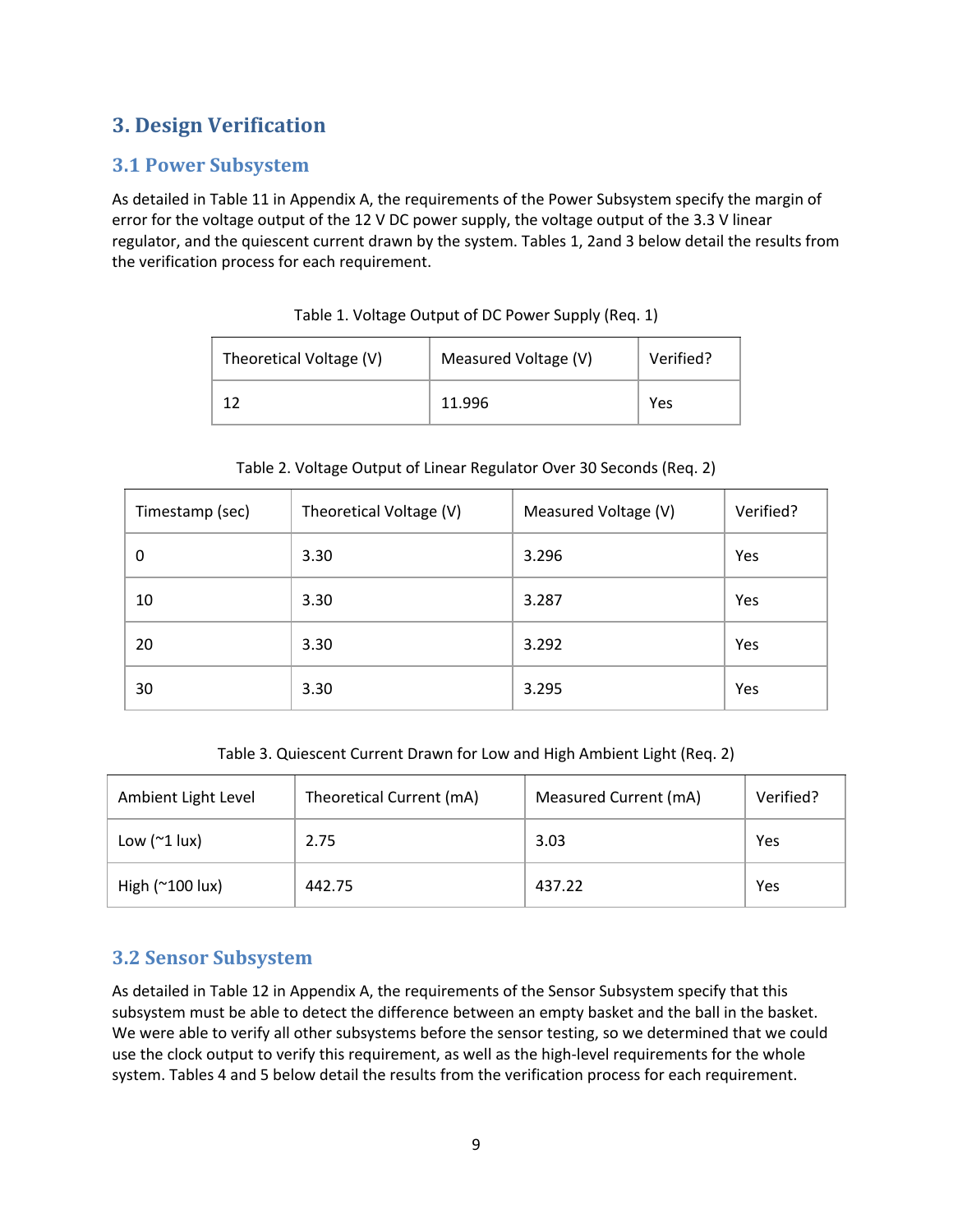| Position of Shot (°) | Sensor Voltage Output (V) | Clock Output | Verified? |
|----------------------|---------------------------|--------------|-----------|
| $\pmb{0}$            | 1.243                     | Stops        | Yes       |
| 18                   | 0.984                     | Stops        | Yes       |
| 36                   | 0.865                     | Stops        | Yes       |
| 54                   | 0.844                     | Stops        | Yes       |
| 72                   | 1.140                     | Stops        | Yes       |
| 90                   | 1.321                     | Stops        | Yes       |
| 108                  | 0.994                     | Stops        | Yes       |
| 126                  | 1.012                     | Stops        | Yes       |
| 144                  | 0.869                     | Stops        | Yes       |
| 162                  | 1.042                     | Stops        | Yes       |
| 180                  | 1.003                     | Stops        | Yes       |

Table 4. Clock and Sensor Output on Made Shots from 18° Increments with Threshold of 1.65 V (Req. 1)

Table 5. Clock and Sensor Output on Missed Shots from 18° Increments with Threshold of 1.65 V (Req. 1)

| Position of Shot (°) | Sensor Voltage Output (V) | Clock Output | Verified? |
|----------------------|---------------------------|--------------|-----------|
| 0                    | 1.888                     | Running      | Yes       |
| 18                   | 1.936                     | Running      | Yes       |
| 36                   | 2.342                     | Running      | Yes       |
| 54                   | 2.270                     | Running      | Yes       |
| 72                   | 2.242                     | Running      | Yes       |
| 90                   | 2.045                     | Running      | Yes       |
| 108                  | 3.036                     | Running      | Yes       |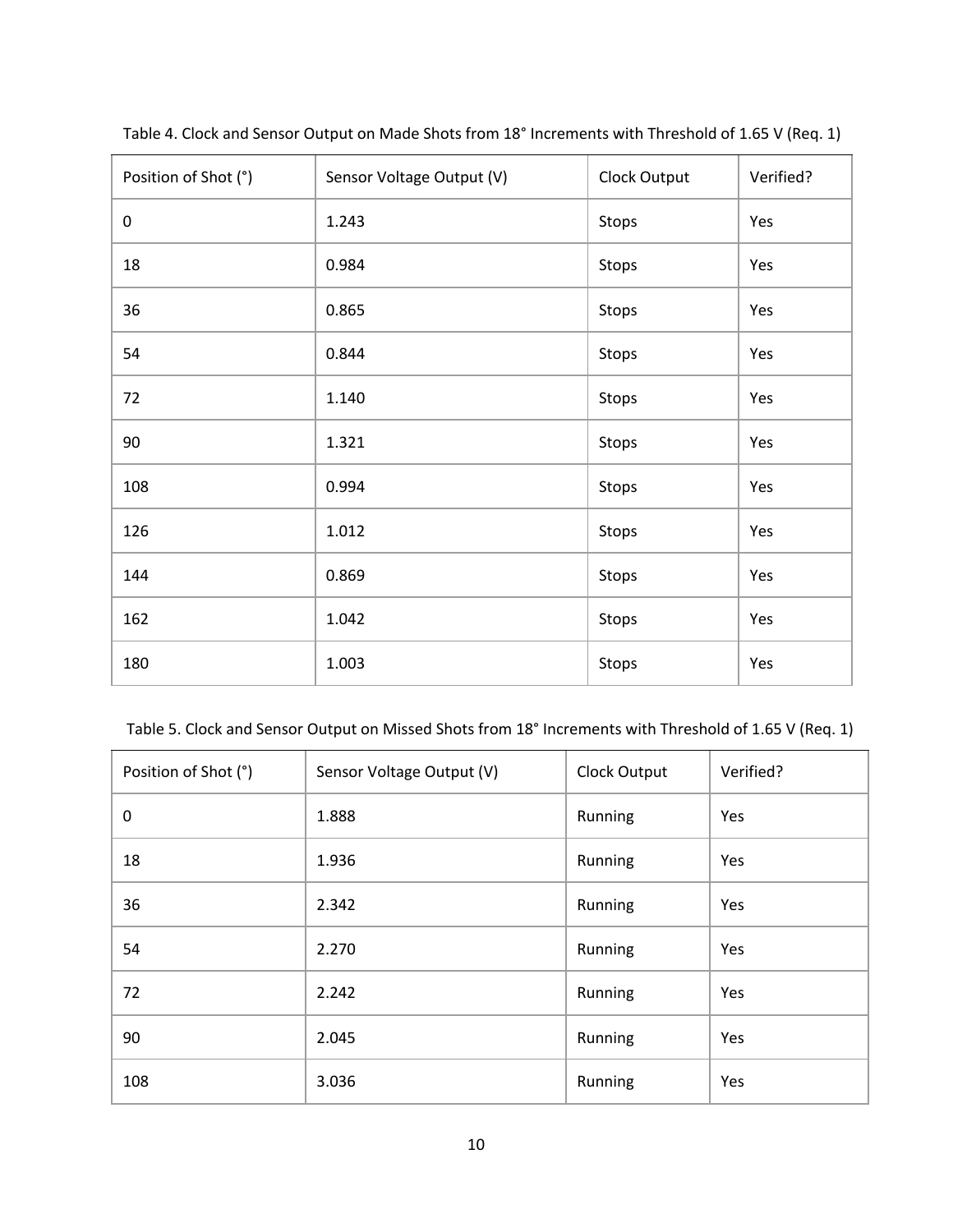| 126 | 1.978 | Running | Yes |
|-----|-------|---------|-----|
| 144 | 2.784 | Running | Yes |
| 162 | 2.132 | Running | Yes |
| 180 | 2.457 | Running | Yes |

#### **3.3 Control & Processing Subsystem**

As detailed in Table 13 in Appendix A, the requirements of the Control & Processing Subsystem specify that the data signal output from the sensor microcontroller must be high when the sensor is triggered in a fashion that indicates a made shot and must be low when the sensor output does not indicate that a shot is made. Furthermore, the signal input at pin PB1 of the clock microcontroller must be a logical high when the output of the sensor microcontroller is a logical high, and vice versa. Tables 6 and 7 below detail the results from the verification process for each requirement.

| Input Voltage to ADC Pin<br>(V) | <b>Expected Voltage Output</b><br>(V) | <b>Measured Voltage Output</b><br>(V) | Verified? |
|---------------------------------|---------------------------------------|---------------------------------------|-----------|
| $\Omega$                        | $2.4 - 3.3$                           | 3.265                                 | Yes       |
| 0.5                             | $2.4 - 3.3$                           | 3.277                                 | Yes       |
| 2.4                             | $0 - 0.5$                             | 0.122                                 | Yes       |
| 3.3                             | $0 - 0.5$                             | 0.131                                 | Yes       |

Table 6. Sensor Microcontroller PB1 Voltage Output for Threshold of 1.65 V (Req. 1)

Table 7. Clock Microcontroller Voltage at Pin PB1 (Req. 2)

| Logical Output of Pin<br>PB1 of Sensor<br>Microcontroller | Expected Voltage at Pin<br>PB1 of Clock<br>Microcontroller (V) | Measured Voltage at Pin<br>PB1 of Clock<br>Microcontroller (V) | Verified? |
|-----------------------------------------------------------|----------------------------------------------------------------|----------------------------------------------------------------|-----------|
| Low                                                       | $0 - 0.5$                                                      | 0.118                                                          | Yes       |
| High                                                      | $2.4 - 3.3$                                                    | 3.267                                                          | Yes       |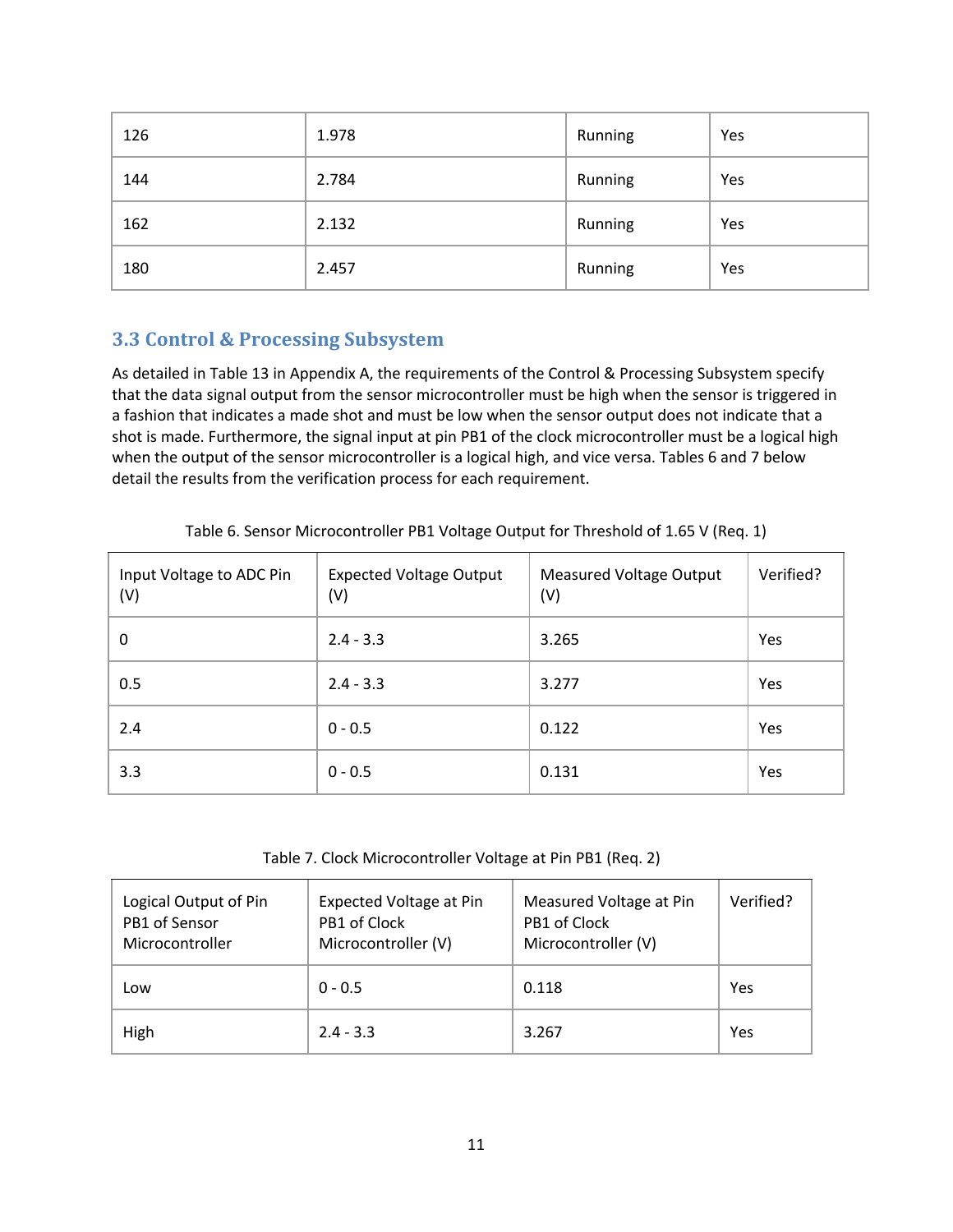#### **3.4 Clock Subsystem**

As detailed in Table 14 in Appendix A, the requirements of the Clock Subsystem specify that the displayed clock value must mimic a running timer when the Control & Processing Subsystem determines that a shot is not made, the displayed clock value must stop changing when the Control & Processing Subsystem determines that a shot is made, and the clock must stop within 0.3 seconds of a made shot. Table 8 below details the results from the verification process for each requirement.

| Input Voltage to ADC Pin (V) | <b>Expected Clock Output</b> | <b>Observed Clock Output</b> | Verified? |
|------------------------------|------------------------------|------------------------------|-----------|
| 0                            | Stops within 0.3s            | Stops within 0.1s            | Yes       |
| 0.5                          | Stops within 0.3s            | Stops within 0.1s            | Yes       |
| 2.4                          | Running                      | Running                      | Yes       |
| 3.3                          | Running                      | Running                      | Yes       |

Table 8. Clock Output for ADC Input Threshold of 1.65V (Req. 1, 2, 3)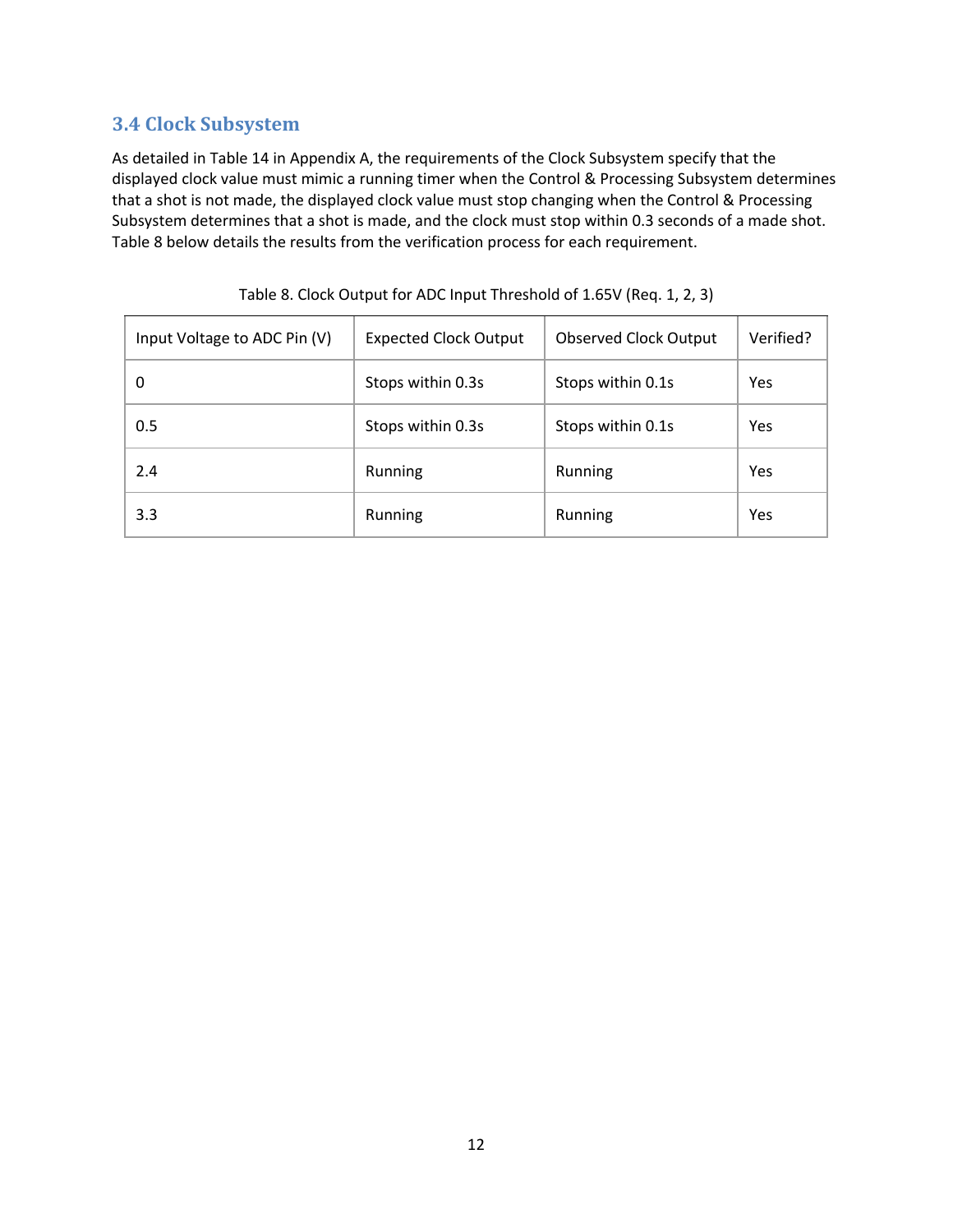# **4. Cost & Schedule**

# **4.1 Parts**

| <b>Description</b>                       | Manufacturer            | Part#                        | Quantity       | Cost (per<br>unit) |
|------------------------------------------|-------------------------|------------------------------|----------------|--------------------|
| DC Power Supply                          | Gravitech               | 12V1A-25-POS-<br><b>WALL</b> | 1              | \$8.69             |
| Linear Voltage Regulator                 | <b>Texas Instrument</b> | LM117H                       | 1              | \$10.24            |
| Microcontroller                          | Microchip               | ATTINY45V-                   | $\overline{2}$ | \$1.89             |
|                                          | Technology              | 10XU                         |                |                    |
| 4 digit 7-segment Display                | Adafruit                | 879                          | 1              | \$9.95             |
| <b>Total for Required Parts in Final</b> |                         |                              |                | \$32.66            |
| Design                                   |                         |                              |                |                    |
| Ambient Light Sensor                     | Lite-On Inc.            | LTR-329ALS-01                | 10             | \$0.88             |
| Spare Microcontroller                    | Microchip               | ATTINY45V-                   | 1              | \$1.89             |
|                                          | Technology              | 10XU                         |                |                    |
| Spare Linear Voltage Regulator           | <b>Texas Instrument</b> | LM117H                       | 1              | \$10.24            |
| <b>I2C Multiplexer</b>                   | Adafruit                | <b>TCA9548A</b>              | 1              | \$6.95             |
| Mini Hoop [10]                           | Sklz                    | 088-08-0037                  | 1              | \$29.99            |
| <b>Total for All Parts Used</b>          |                         |                              |                | \$82.61            |
| <b>Throughout Design Process</b>         |                         |                              |                |                    |

Table 9. Cost of all Parts.

## **4.2 Labor**

\$39.86/person/hour x 3 people x 10 hours worked/week \* 13 weeks worked = \$15,545.40 Total [11].

#### **4.3 Schedule**

| Week          | Work                                                      | Pranav                                                                                                                            | Rahul                                                                                                                                     | Saud                                                                                                                                       |
|---------------|-----------------------------------------------------------|-----------------------------------------------------------------------------------------------------------------------------------|-------------------------------------------------------------------------------------------------------------------------------------------|--------------------------------------------------------------------------------------------------------------------------------------------|
| 1             | Submit RFA                                                | Brainstorm Idea,<br>Create RFA with Rahul<br>and Saud                                                                             | Brainstorm Idea,<br>Create RFA with Pranav<br>and Saud                                                                                    | Brainstorm Idea,<br>Create RFA with Rahul<br>and Pranav                                                                                    |
| $\mathcal{P}$ | Submit Project<br>Proposal and<br>Talk to Machine<br>Shop | Meet with Akshat,<br>meet with machine<br>shop, research sensors<br>to use, and create<br>project proposal with<br>Rahul and Saud | Meet with Akshat,<br>meet with machine<br>shop, research sensors<br>to use, and create<br>project proposal with<br><b>Pranav and Saud</b> | Meet with Akshat,<br>meet with machine<br>shop, research sensors<br>to use, and create<br>project proposal with<br><b>Rahul and Pranav</b> |

Table 10. Individual Work Schedules.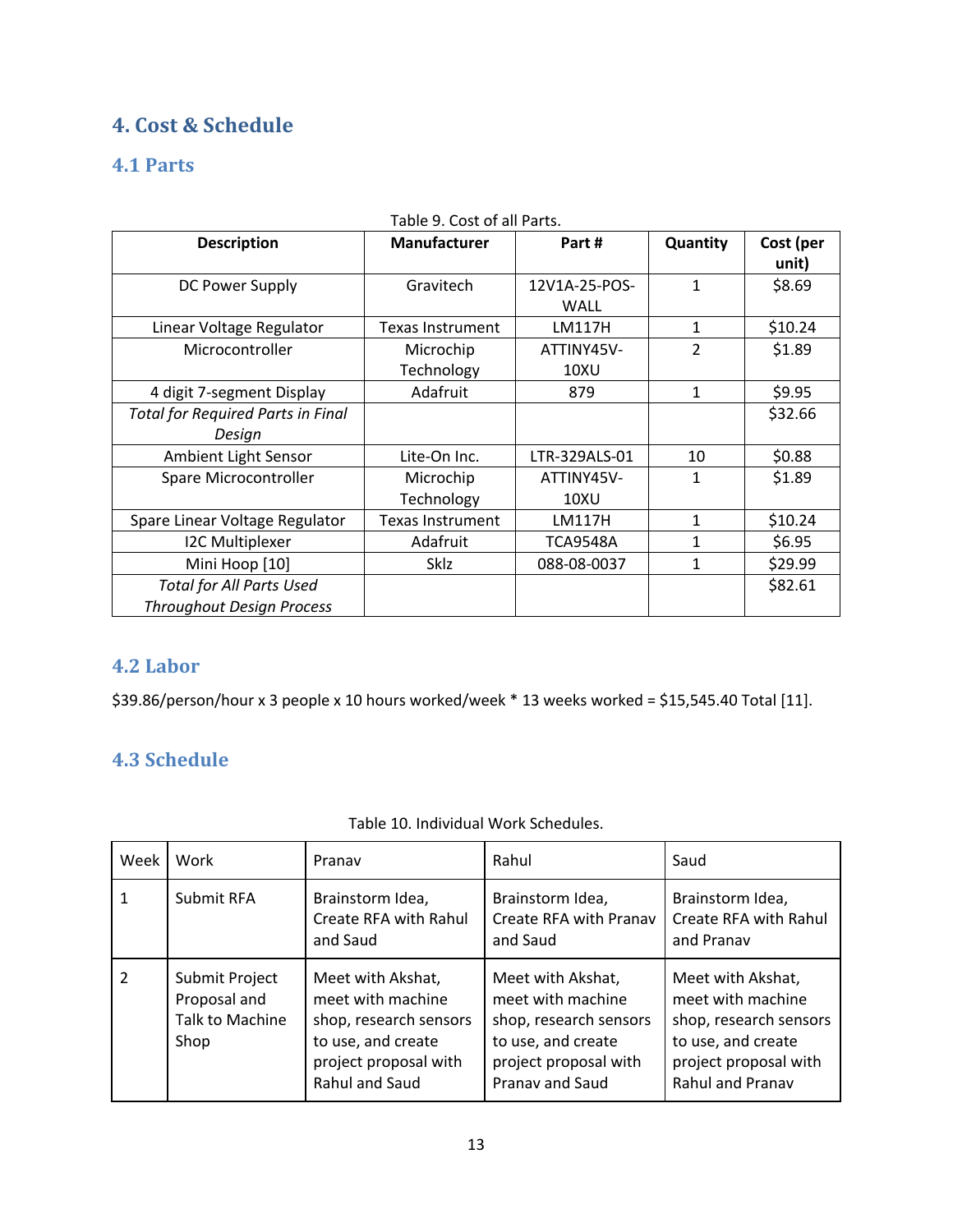| $\overline{3}$ | Work on Design<br>Document                                                                                      | Work on introduction,<br>power subsystem,<br>sensor subsystem, cost<br>analysis, schedule and<br>citations                                                                            | Work on introduction,<br>sensor subsystem,<br>microcontroller<br>subsystem, tolerance<br>analysis and citations                                                                         | Work on block<br>diagram, physical<br>design, clock<br>subsystem, ethics, and<br>citations                                                                                                         |
|----------------|-----------------------------------------------------------------------------------------------------------------|---------------------------------------------------------------------------------------------------------------------------------------------------------------------------------------|-----------------------------------------------------------------------------------------------------------------------------------------------------------------------------------------|----------------------------------------------------------------------------------------------------------------------------------------------------------------------------------------------------|
| $\overline{4}$ | Submit Design<br>Document and<br><b>Order Parts</b>                                                             | Revise clock<br>subsystem,<br>microcontroller<br>subsystem, and<br>tolerance analysis, and<br>citations. Work with<br>Rahul and Saud to<br>order parts.                               | Revise block diagram,<br>physical design, clock<br>subsystem, ethics, and<br>citations. Work with<br>Pranav and Saud to<br>order parts.                                                 | Revise introduction,<br>power subsystem,<br>sensor subsystem,<br>cost analysis, schedule<br>and citations. Work<br>with Rahul and Pranav<br>to order parts.                                        |
| 5              | <b>Finalize PCB</b><br>Layout and Order<br>PCB                                                                  | Ensure that the<br>schematic matches the<br>PCB layout. Order PCB.                                                                                                                    | Check PCB layout for<br>trace bend angles,<br>mounting hole<br>locations, ground<br>planes, stitching vias.<br>Make sure reasonable<br>part sizes are chosen<br>for PCB.                | Check PCB layout for<br>connectors for all<br>incoming and outgoing<br>connections, thicker<br>traces for power<br>delivery, labeling on<br>silkscreen layers and<br>extra pins for<br>debugging.  |
| 6              | <b>Build and Test</b><br>Power<br>Subsystem,<br>Complete<br>Teamwork<br>Evaluation and<br>visit Machine<br>Shop | Build the linear voltage<br>regulator with Rahul<br>and Saud, and test<br>using an oscilloscope.<br>Complete teamwork<br>evaluation and visit<br>machine shop with<br>Rahul and Saud. | Build the linear voltage<br>regulator with Pranav<br>and Saud, and test<br>using an oscilloscope.<br>Complete teamwork<br>evaluation and visit<br>machine shop with<br>Pranav and Saud. | <b>Build the linear</b><br>voltage regulator with<br>Rahul and Pranav, and<br>test using an<br>oscilloscope<br>Complete teamwork<br>evaluation and visit<br>machine shop with<br>Rahul and Pranav. |
| $\overline{7}$ | Solder all<br>Components to<br>PCB and<br>Complete<br>Individual<br>Progress Reports                            | Solder microcontroller<br>and connections from<br>power subsystem and<br>complete individual<br>progress report.                                                                      | Solder connections<br>from ambient light<br>sensor and complete<br>individual progress<br>report.                                                                                       | Solder connections<br>from game clock<br>display and complete<br>individual progress<br>report.                                                                                                    |
| 8<br>9         | <b>Test and Debug</b><br>Overall System                                                                         | Perform unit tests, test<br>all cases and make<br>necessary adjustments<br>with Rahul and Saud.                                                                                       | Perform unit tests, test<br>all cases and make<br>necessary adjustments<br>with Pranav and Saud.                                                                                        | Perform unit tests,<br>test all cases and<br>make necessary<br>adjustments with<br>Rahul and Pranav.                                                                                               |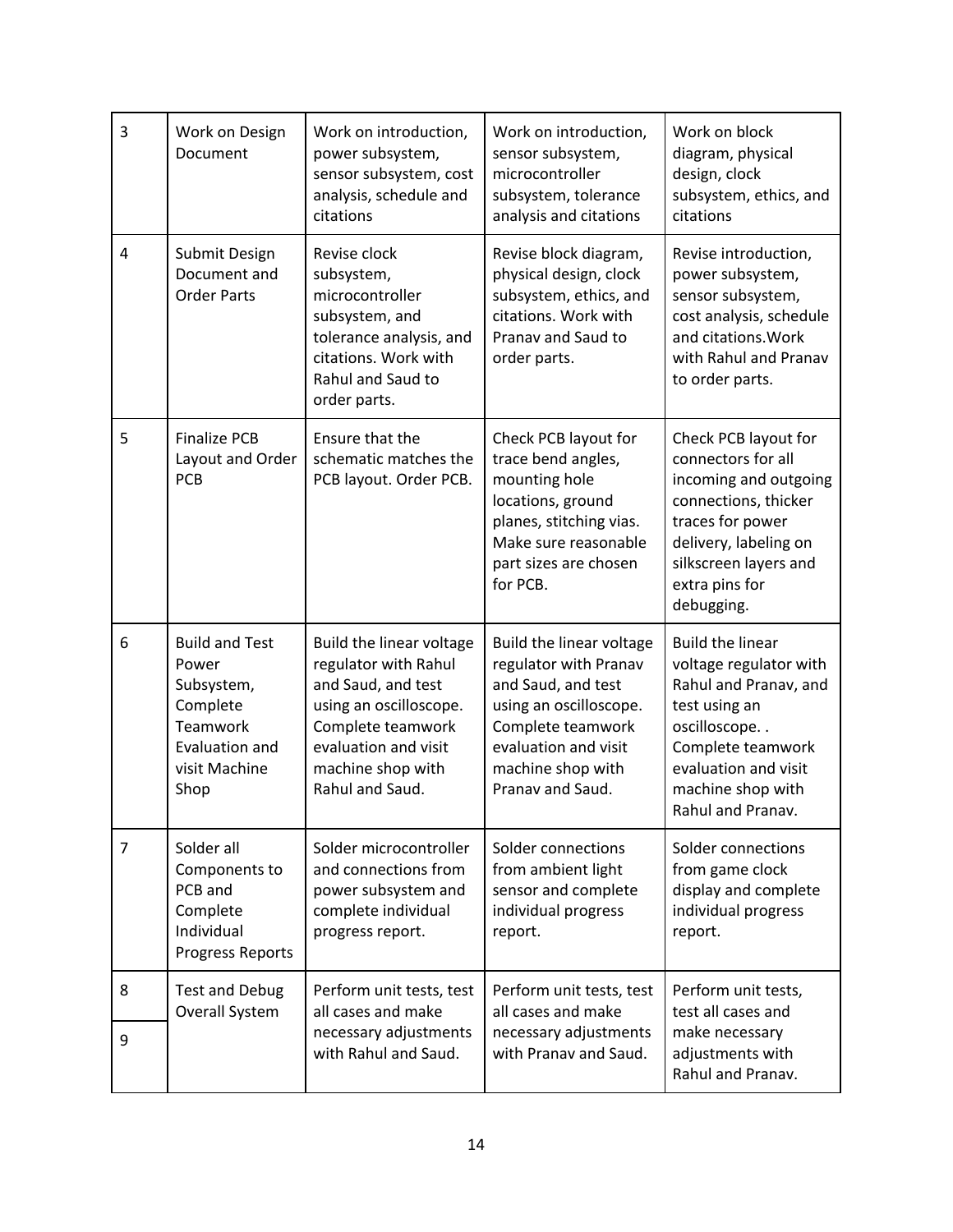| 10 | Continue Testing,<br>Prepare for Mock<br>Demo, and Start<br>Final Paper.              | Continue making<br>adjustments based on<br>test results. Start final<br>paper introduction.                                                                   | Continue making<br>adjustments based on<br>test results. Work on<br>final paper design<br>procedure with Saud.                                                            | Continue making<br>adjustments based on<br>test results. Work on<br>final paper design<br>procedure with Rahul.                                                    |
|----|---------------------------------------------------------------------------------------|---------------------------------------------------------------------------------------------------------------------------------------------------------------|---------------------------------------------------------------------------------------------------------------------------------------------------------------------------|--------------------------------------------------------------------------------------------------------------------------------------------------------------------|
| 11 | Mock Demo,<br>Prepare for Final<br>Demo, and<br>Continue<br>Working on Final<br>Paper | Bring all hardware to<br>TA for Mock Demo.<br>Make necessary<br>additions and<br>adjustments for final<br>demo. Start final paper<br>verification with Rahul. | Bring all hardware to<br>TA for Mock Demo.<br>Make necessary<br>additions and<br>adjustments for final<br>demo. Start final paper<br>verification with<br>Pranav.         | Bring all hardware to<br>TA for Mock Demo.<br>Make necessary<br>additions and<br>adjustments for final<br>demo. Start final<br>paper design details.               |
| 12 | Final Demo,<br>Prepare for<br>Presentation,<br>Continue<br>Working on Final<br>Paper  | Bring all hardware to<br>Final Demo. Make<br>script for final<br>presentation. Start<br>final paper costs and<br>conclusions sections<br>with Rahul and Saud. | Bring all hardware to<br>Final Demo. Make<br>script for final<br>presentation. Start<br>final paper costs<br>section and<br>conclusions sections<br>with Pranav and Saud. | Bring all hardware to<br>Final Demo. Make<br>script for final<br>presentation. Start<br>final paper costs and<br>conclusions sections<br>with Rahul and<br>Pranav. |
| 13 | <b>Submit Final</b><br>Paper, Notebook,<br>and Team<br>Evaluations                    | Complete references<br>section for final paper.<br>Revise entire paper<br>with Rahul and Saud.<br>Submit notebook and<br>complete team<br>evaluations.        | Complete references<br>section for final paper.<br>Revise entire paper<br>with Pranav and Saud.<br>Submit notebook and<br>complete team<br>evaluations.                   | Complete references<br>section for final paper.<br>Revise entire paper<br>with Rahul and<br>Pranav. Submit<br>notebook and<br>complete team<br>evaluations.        |

\* From Week 5 - 12, Pranav supervised all of Rahul's responsibilities, Rahul supervised all of Saud's responsibilities, and Saud supervised all of Pranav's responsibilities.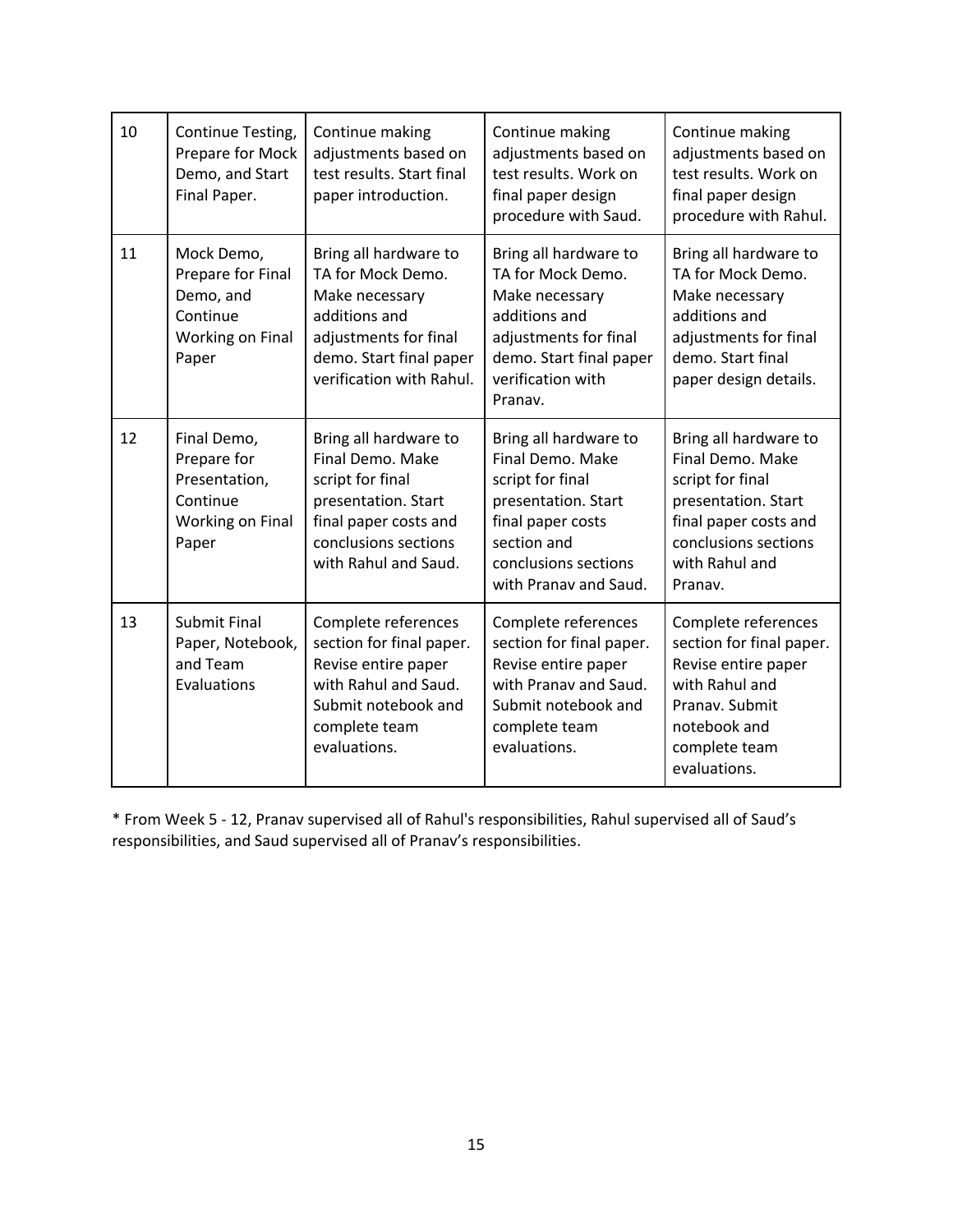# **5. Conclusion**

## **5.1 Accomplishments**

By the end of the project, we were able to successfully verify every subsystem, as outlined within our Design Verification section, as well as all high-level requirements. We were successful in ensuring that the delay between a made shot and the clock stoppage is less than 0.1 seconds, which we tested through recording slow motion footage of the system. Additionally, we achieved over 90% accuracy for classification of the shots that were attempted.

#### **5.2 Uncertainties**

Although our system achieves over 90% accuracy when classifying shots as "made" or "missed" based on the ambient light level, the primary concern associated with our solution is the degree of accuracy due to the strict standards of the NBA. In order for our system to be ready for implementation in an NBA arena, we would need to prove that we can achieve over 98% accuracy with a sample size of over 10,000 shots at recreational levels of basketball. The results of this experiment may require us to modify our implementation. Furthermore, the results of our system are very sensitive to fluctuations in the lighting of the environment. Events such as a light being turned off or a cloud covering the sunlight from a window would require recalibration of the sensor. However, we believe that an NBA arena would provide a consistent lighting environment for the duration of the game, so this concern could be alleviated.

#### **5.3 Ethical considerations**

As engineers, we have an obligation to ensure that our products and building practices adhere to the IEEE Code of Ethics. Although our product does not pose any significant safety issues, we have to account for other ethical standards. Specifically, our device cannot be tampered with to unfairly benefit one party, in accordance with standard I.4 in the IEEE Code of Ethics. Additionally, we will seek and accept criticism of our technical work and make realistic claims based on the data we collect through extensive testing, in accordance with standard I.5. Moreover, we will design an enclosure for our PCBs with the game clock such that we avoid injuring players, in accordance with standard II.9. This standard also applies to the installation of the system on a full-size basketball court. Finally, we will hold each other accountable to always adhere to the IEEE Code of Ethics, including the entire design and build process as well as after we present our finished product, as stated in standard III.10. [12]

In addition to the IEEE Code of Ethics, we will design our product to be compatible with NBA league regulations and ensure that its implementation does not disturb the spirit of the game. As such, our system must be consistent in average time delay and accuracy between the two hoops on the basketball court. Furthermore, any given device has to have a consistent delay in stopping the game clock. Moreover, the system must not significantly disturb the flow of the shot and must adhere to NBA league regulations regarding equipment. Along with the IEEE Code of Ethics, this ensures that we uphold the highest ethical standards.

#### **5.4 Future work**

Much of the future improvements involve cohesion with the operation of the game clock. This would include the ability for the game clock operator to resume the clock upon inbounding of the ball, which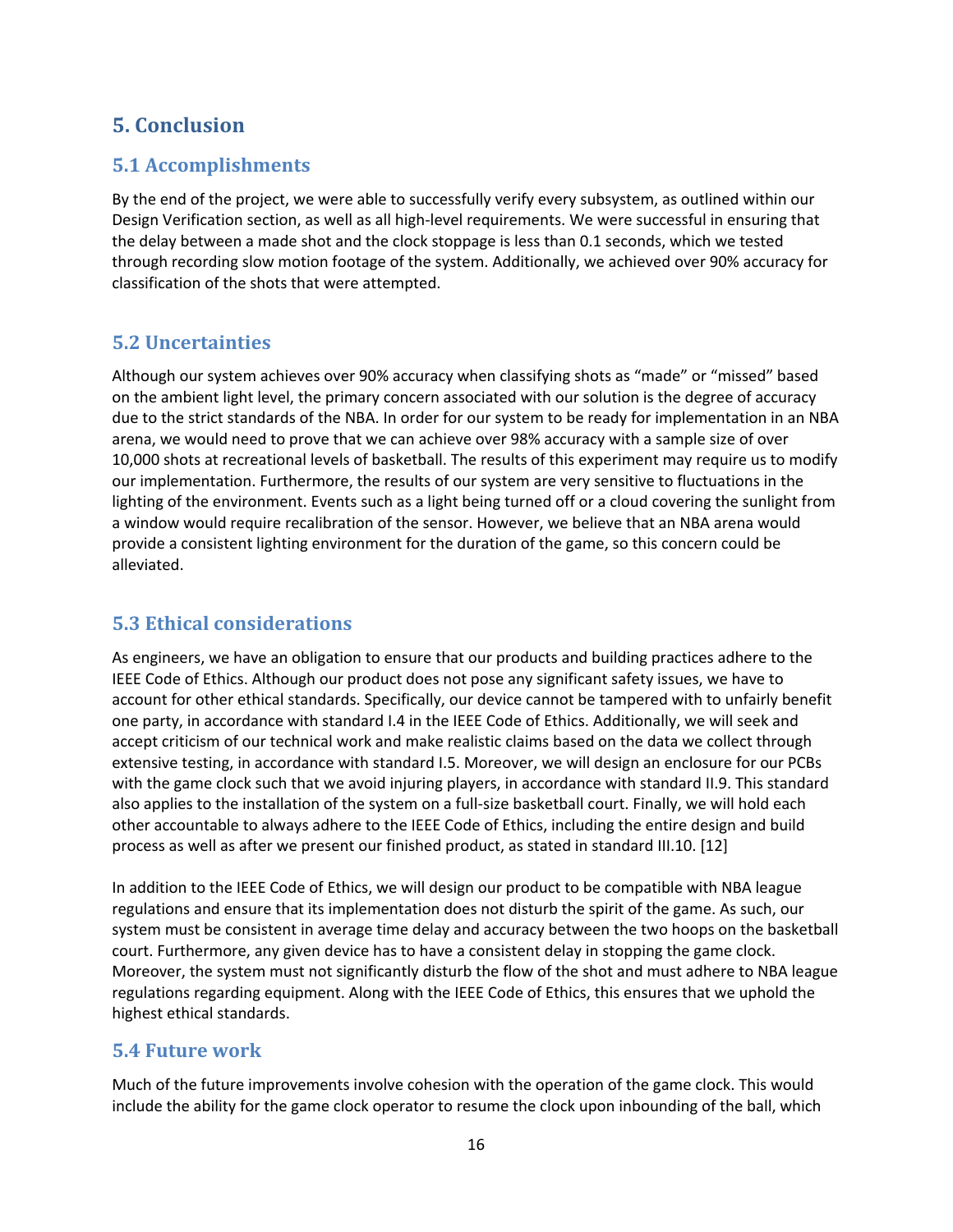occurs after every made shot. Also, the game clock operator would be given the option to override the displayed clock value in the case that a player steps out of bounds, commits a foul, or the system malfunctions. Moreover, we would implement automatic detection to determine if the game is in the last two minutes, so that the system would not have to be manually turned on at that time. Along with this, we would like to create a second system to simulate real game clock management and ensure that both systems are working identically and without conflict.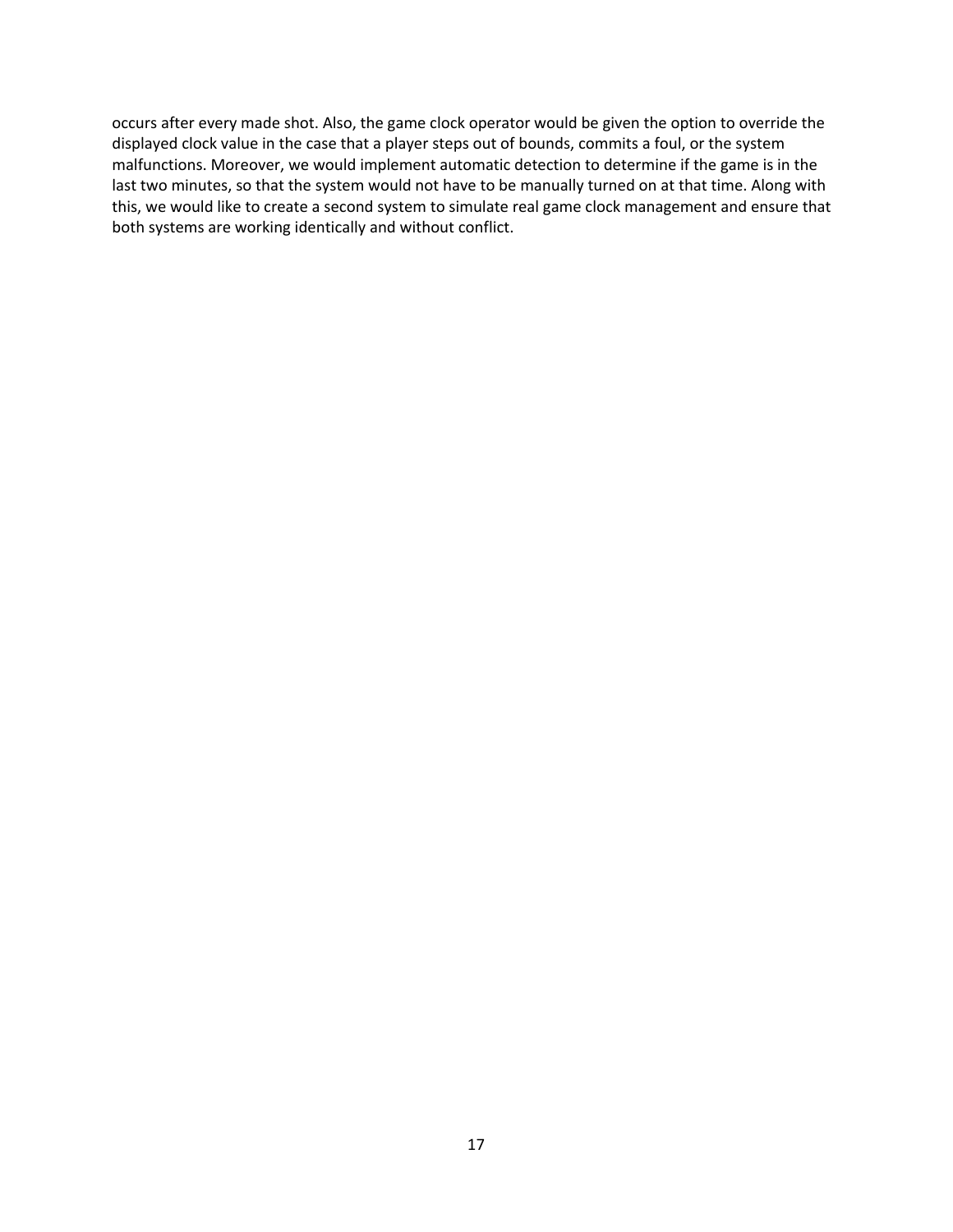## **References**

- [1] NBA. "Ray Allen's AMAZING game-tying 3-pointer in Game 6!," *Youtube*, June 18, 2018. [Video file]. Available: https://youtu.be/tr6XsZVb-ZE. [Accessed: 04-May-2022].
- [2] House of Highlights. "DRAMATIC Last 2 Minutes of Game 4 Suns vs Bucks 2021 NBA Finals," *Youtube*, July 14, 2021. [Video file]. Available: https://youtu.be/5TnDxmVLfis. [Accessed: 04-May-2022].
- [3] W. H. McKernan, "Who's Trent Tucker?," *IAABO*. [Online]. Available: https://iaabo.org/WTT\_Part3.pdf. [Accessed: 04-May-2022].
- [4] "Rule no. 5: Scoring and timing," *NBA Official*. [Online]. Available: https://official.nba.com/rule-no-5 scoring-and-timing/. [Accessed: 04-May-2022].
- [5] "12V1A-25-POS-WALL Gravitech: Mouser," *Mouser Electronics*. [Online]. Available: https://www.mouser.com/ProductDetail/Gravitech/12V1A-25-POS- WALL?qs=Vxac6xGyzPnrevPKUBfxAw%3D%3D. [Accessed: 04-May-2022].
- [6] "LM117," *LM117 data sheet, product information and support*. [Online]. Available: https://www.ti.com/product/LM117. [Accessed: 04-May-2022].
- [7] "GL5528," *CdS Photoconductive Cells GL5528*. [Online]. Available: https://cdn.sparkfun.com/datasheets/Sensors/LightImaging/SEN-09088.pdf. [Accessed: 05-May- 2022].
- [8] Atmel, "ATtiny25/V / ATtiny45/V / ATtiny85/V," ATtiny25/V / ATtiny45/V / ATtiny85/V datasheet, Aug 2013. Available: https://ww1.microchip.com/downloads/en/DeviceDoc/Atmel-2586-AVR-8-bit- Microcontroller-ATtiny25-ATtiny45-ATtiny85\_Datasheet.pdf
- [9] Kingbright, "Three Digit Numeric Display," BC56-12SRWA datasheet, Feb. 2020. Available: https://www.kingbrightusa.com/images/catalog/SPEC/BC56-12SRWA.pdf
- [10] "Sklz Pro Mini Hoop black/gray," *Target*. [Online]. Available: https://www.target.com/p/sklz-pro mini-hoop-black-gray/-/A-54554072#lnk=sametab. [Accessed: 04-May-2022].
- [11] "Salary Averages," *Electrical & Computer Engineering | UIUC*. [Online]. Available: https://ece.illinois.edu/admissions/why-ece/salary-averages. [Accessed: 04-May-2022].
- [12] IEEE, "IEEE Code of Ethics," *IEEE*. [Online]. Available: https://www.ieee.org/about/corporate/governance/p7-8.html. [Accessed: 04-May-2022].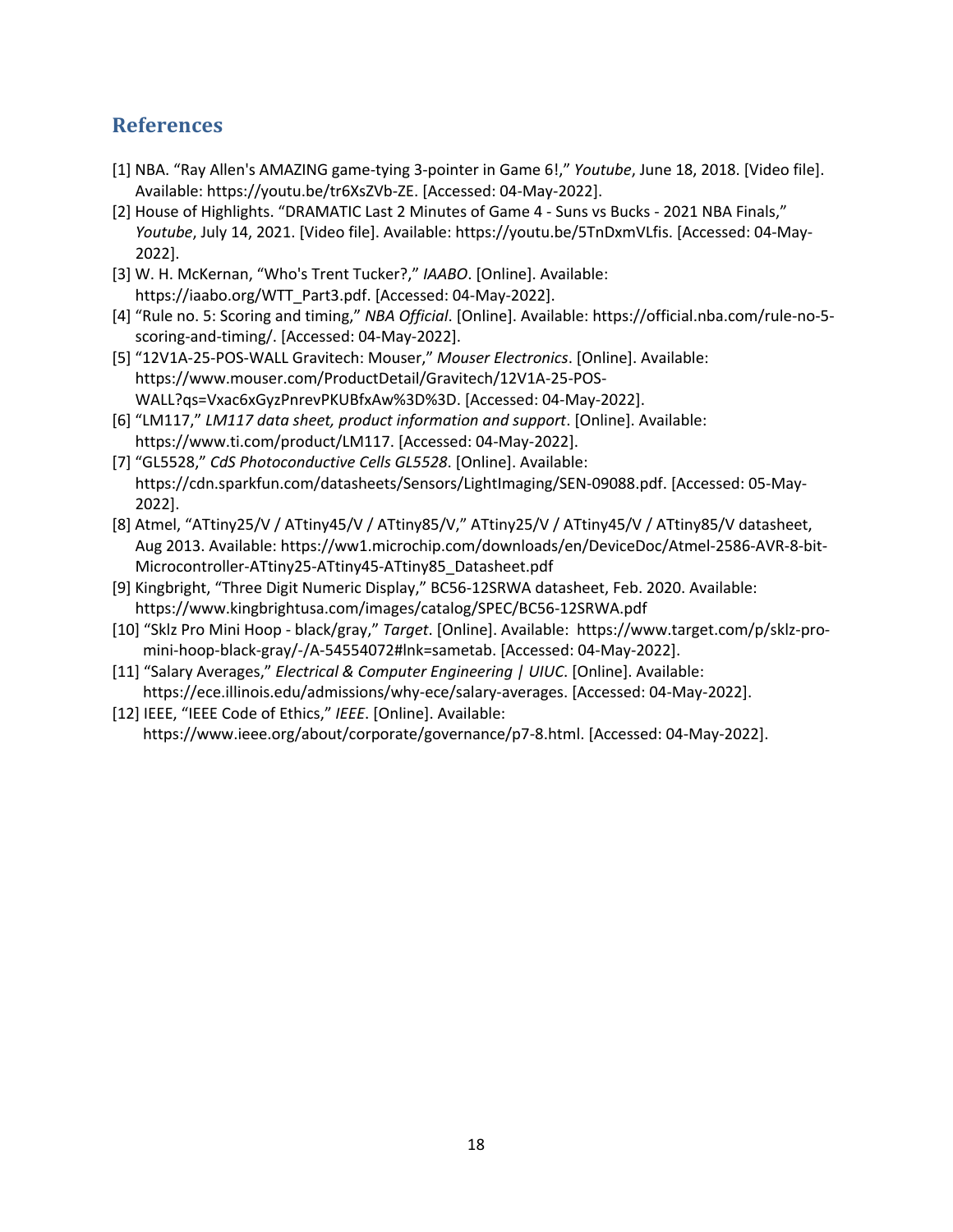# **Appendix A Requirements and Verification Tables**

| Requirement |                                                                                                                                                                                                               | Verification                                                                                                                                                                                                                                                                                                                                                                      | Verification<br>Status (Y or N) |
|-------------|---------------------------------------------------------------------------------------------------------------------------------------------------------------------------------------------------------------|-----------------------------------------------------------------------------------------------------------------------------------------------------------------------------------------------------------------------------------------------------------------------------------------------------------------------------------------------------------------------------------|---------------------------------|
| 1.          | The DC power supply must provide a<br>constant 12 V within a 10% margin of<br>error.                                                                                                                          | 1A. Measure the output voltage of<br>the DC power supply using a<br>multimeter to ensure that the<br>voltage of the DC power supply is<br>between 10.8 and 13.2 V.                                                                                                                                                                                                                | Y                               |
| 2.          | The output voltage of the 12-to-3.3V<br>linear regulator must be 2.7 to 3.6 V<br>with an output current of 2.75 to<br>442.75 mA as specified by the<br>datasheets for the microcontrollers<br>and game clock. | 2A. Measure the output voltage of<br>the 12-to-3.3V linear regulator<br>using a multimeter to ensure that<br>the voltage is between 2.7 and 3.6<br>V.<br>2B. Measure the output current of<br>the 12-to-3.3V linear regulator<br>using a multimeter and a 1 ohm<br>resistor in series with the relevant<br>circuitry to ensure that the current<br>is between 2.75 and 442.75 mA. | Y                               |

Table 11. Power Subsystem Requirements and Verification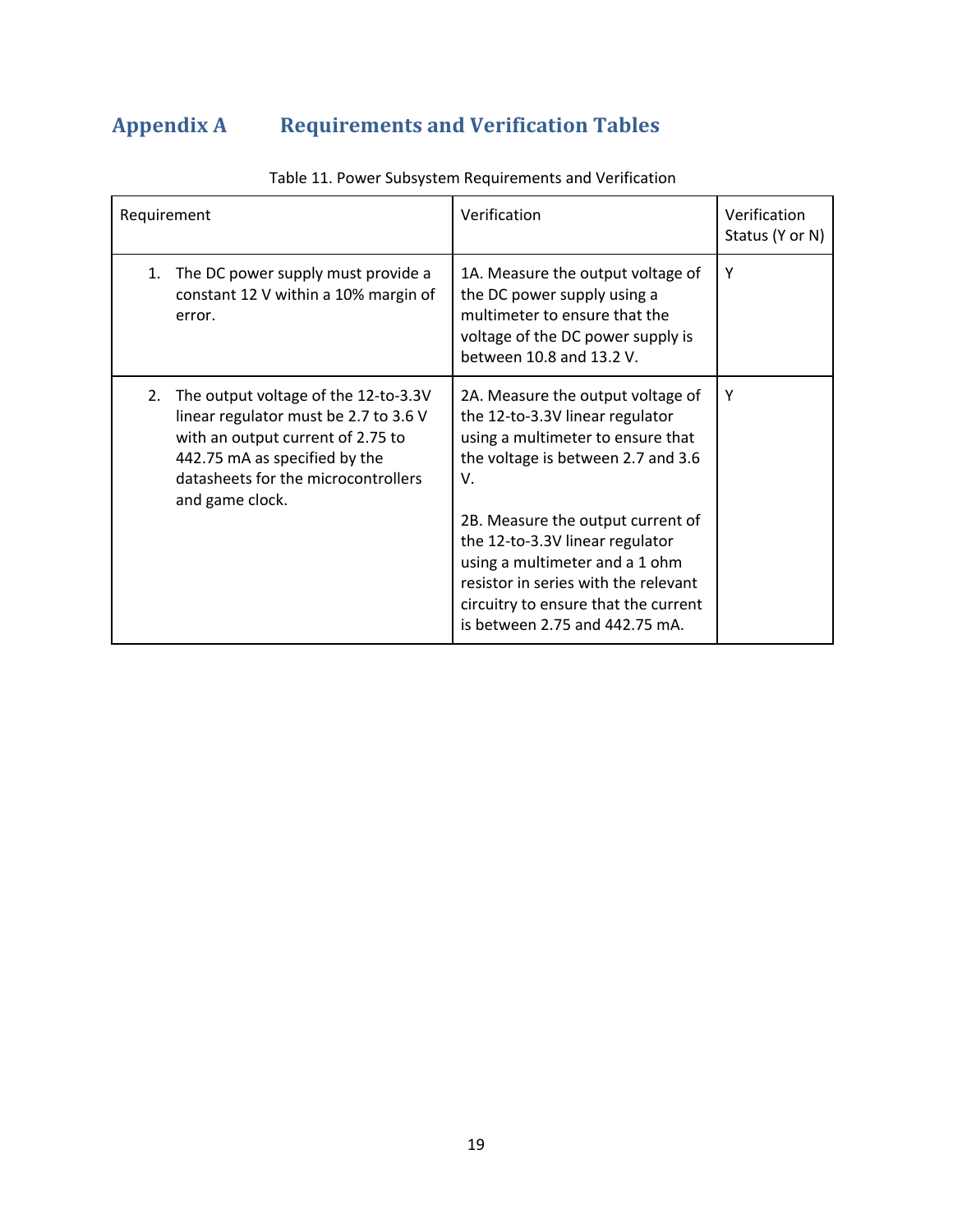| Requirements                                                                                                              | Verification                                                                                                                                                                                                                                                                                                                                                                                                                                                                                                                                                                                                                          | Verification<br>Status (Y or N) |
|---------------------------------------------------------------------------------------------------------------------------|---------------------------------------------------------------------------------------------------------------------------------------------------------------------------------------------------------------------------------------------------------------------------------------------------------------------------------------------------------------------------------------------------------------------------------------------------------------------------------------------------------------------------------------------------------------------------------------------------------------------------------------|---------------------------------|
| The subsystem must be<br>1.<br>able to detect the<br>difference between an<br>empty basket and the<br>ball in the basket. | 1A. Using the multimeter, measure and display the<br>output from the sensor when the basket is empty<br>as a result of a missed shot. This will be done by<br>rolling the ball on a handheld ramp 10 times at 18-<br>degree increments such that the ball drops 1 inch<br>outside the rim.<br>1B. Using the multimeter, measure the voltage<br>output from the sensor when the ball is in the net.<br>This will be done by rolling the ball on a handheld<br>ramp 10 times at 18-degree increments into the<br>net.<br>1C. Ensure that the range of output values in 1A<br>does not overlap with the range of output values<br>in 1B. | Y                               |

#### Table 12. Sensor Subsystem Requirements and Verification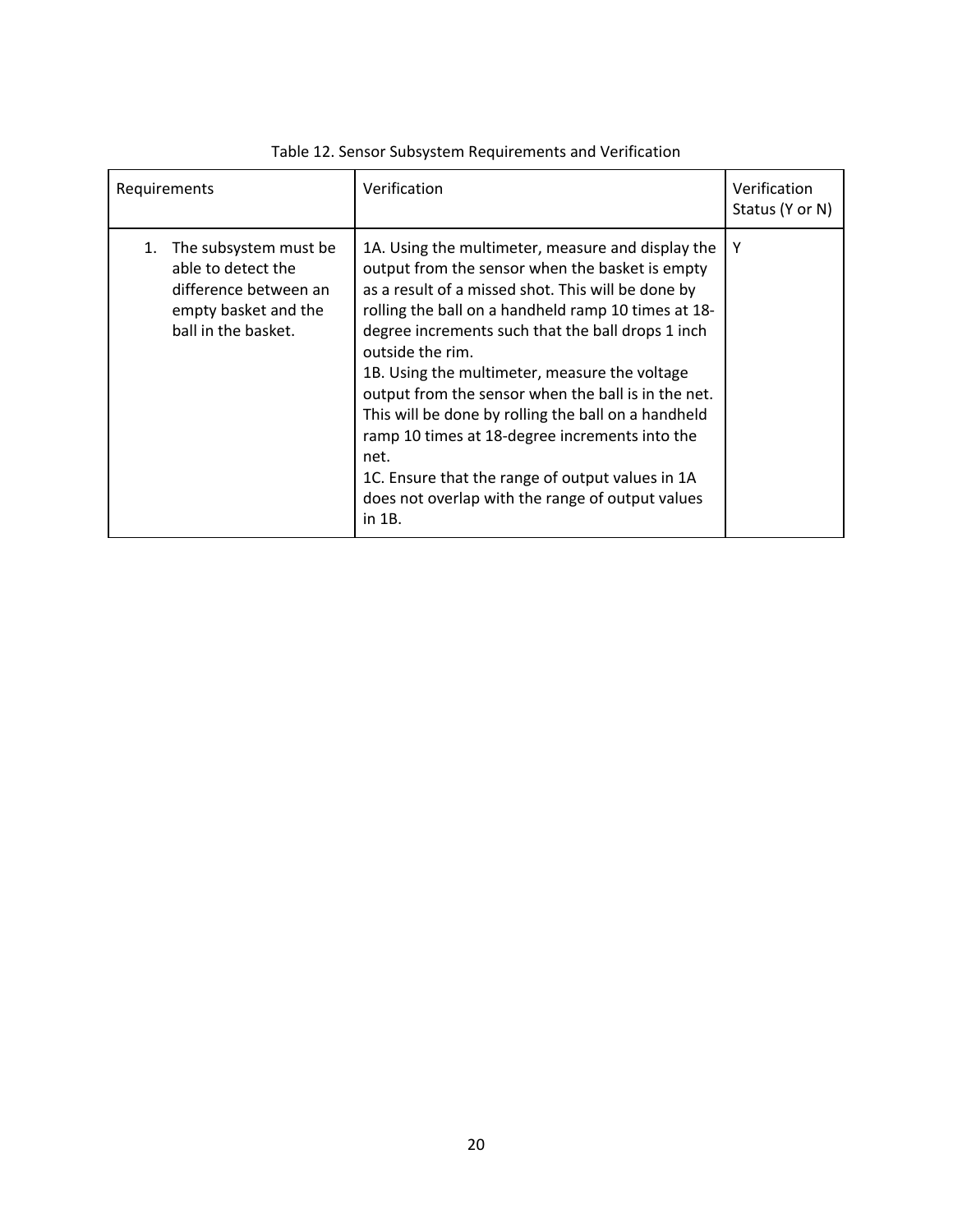| Requirements |                                                                                                                                                                                                                                                              | Verification                                                                                                                                                                                                                                                                                                                                                                                                                                                                                                                                                                                                                                                                                       | Verification<br>Status (Y or N) |
|--------------|--------------------------------------------------------------------------------------------------------------------------------------------------------------------------------------------------------------------------------------------------------------|----------------------------------------------------------------------------------------------------------------------------------------------------------------------------------------------------------------------------------------------------------------------------------------------------------------------------------------------------------------------------------------------------------------------------------------------------------------------------------------------------------------------------------------------------------------------------------------------------------------------------------------------------------------------------------------------------|---------------------------------|
| 1.           | The data signal output from the<br>sensor microcontroller must be high<br>when the sensor is triggered in a<br>fashion that indicates a made shot,<br>and must be low when the sensor<br>does not indicate that a shot is made.                              | 1A. In the case where the sensor is<br>not triggered, the microcontroller<br>should output a low voltage indicating<br>a shot is not made. This will be seen<br>by a multimeter reading less than 0.5<br>V at the output pin.<br>1B. In the case the sensor is triggered,<br>the microcontroller should output a<br>high voltage indicating a shot is made.<br>This will be seen by a multimeter<br>reading greater than 2.4 V at the<br>output pin.<br>1C. If cases 1A and 1B are satisfied, or<br>if the multimeter reads greater than<br>2.4V when the ball passes through the<br>net and reads less than 0.5V when the<br>ball is not passing through the net,<br>then the requirement is met. | Υ                               |
| 1.           | The signal input at pin PB1 of the<br>clock microcontroller must be a<br>logical high when the output of the<br>sensor microcontroller is a logical<br>high, and must be a logical low when<br>the output of the sensor<br>microcontroller is a logical low. | 2A. Set the pin PB1 output of the<br>sensor microcontroller to a logical<br>high. Using a multimeter, measure the<br>voltage at the clock microcontroller's<br>input (pin PB1). The multimeter must<br>display between 2.4 V and 3.3 V.<br>2B. Set the pin PB1 output of the<br>sensor microcontroller to a logical<br>low. Using a multimeter, measure the<br>voltage at the clock microcontroller's<br>input (pin PB1). The multimeter must<br>display between 0 V and 0.5 V.<br>2C. If cases 2A and 2B are satisfied,<br>then this requirement is met.                                                                                                                                          | Υ                               |

#### Table 13. Control & Processing Subsystem Requirements and Verification